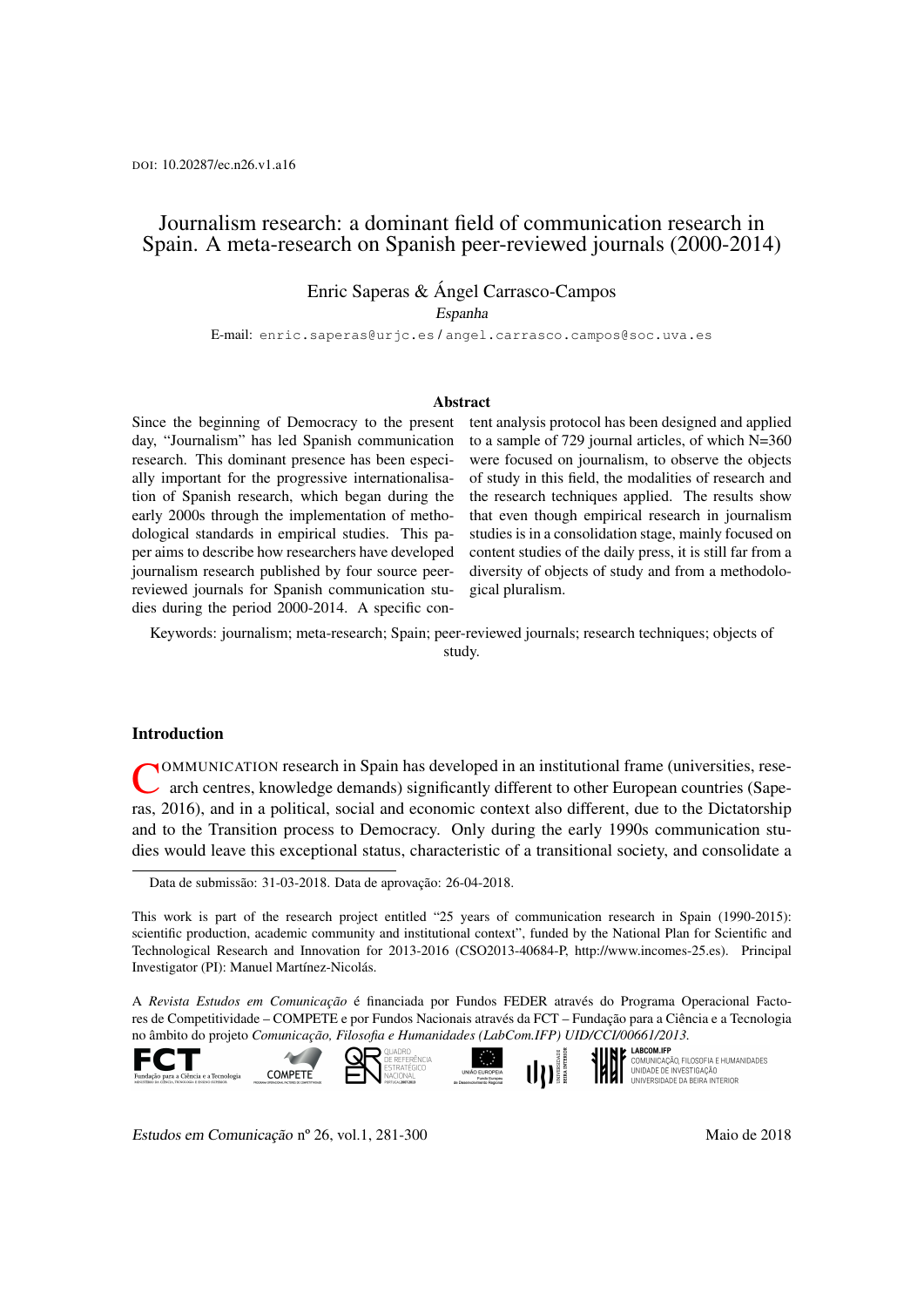progressive and definitive trend towards international academic models, in terms of teaching activity (especially regarding other countries integrated into the European Higher Education Area – EHEA) and research procedures regarding the dissemination systems (peer-reviewed journals, scientific associations) and the methodological, theoretical and institutional standards.

The objective of this work is to observe how communication research is organised and structured in a dominant field: journalism research (Martínez-Nicolás & Saperas, 2011). By continuing the research line developed in previous research, this paper aims to contribute to the examination of journalism studies in Spain. Therefore, the analysis focuses on a period of 15 years (2000- 2014) on which communication and journalism research have experienced a consolidation process on three levels that distance from previous stages. On the one hand, this period refers to a stage of consolidation of peer-reviewed journals as reference institutions for the publication and dissemination of research. At the same time, this institutional transformation is complemented by a new academic and research context for the training and promotion of researchers through the creation of the evaluation agencies for research and teaching, and the establishment of the European Higher Education Area (in both cases, they draw new formative and professional trajectories in the academic career). Finally, as a consequence of this transformative period, and unlike other countries that had been research references until the nineties (France and Italy, for instance), communication research in Spain initiates a process of consolidation by adopting the methodological and theoretical standards that are dominant in northern and central Europe, and in Great Britain and the United States.

In sum, this study presents a study of journalism research, as it is the field that has widely dominated this transformation and international levelling of communication research. For this purpose, meta-research would provide an adequate perspective as it stands as a modality to observe, by a specific content analysis protocol, the core elements of research procedures. Therefore, and unlike other studies in this field, it is intended not only to observe a determining period in the consolidation of Spanish research, but also to describe how this research is operationalised. All of this, considering the present moment of changes in Spain regarding the media consumption transformations and the crisis of the professional journalistic market, as referential context for the selected period of analysis.

#### 1. Media, professional and institutional context of journalism research in Spain.

## 1.1. The media context and the employment crisis of communication and journalism professionals (2008-2014)

Since the end of the Dictatorship and the progressive incorporation into the European market, Spain has experienced a dynamic economic expansion that, despite the present crisis context, currently means the 10.3% of the economy of the *Eurozone* (Ministerio de Economía y Competitividad, 2017), with a growing media system of forty million of potential consumers (44,518,432 people over 14 years old in 2017, according the Spanish National Institute of Statistics <sup>1</sup>). Nowadays Spanish media system has become consolidated through the confluence of four dimensions of

<sup>1.</sup> Data available at: <http://www.ine.es/jaxi/Datos.htm?path=/t20/e245/p08/l0/&file=02002.px>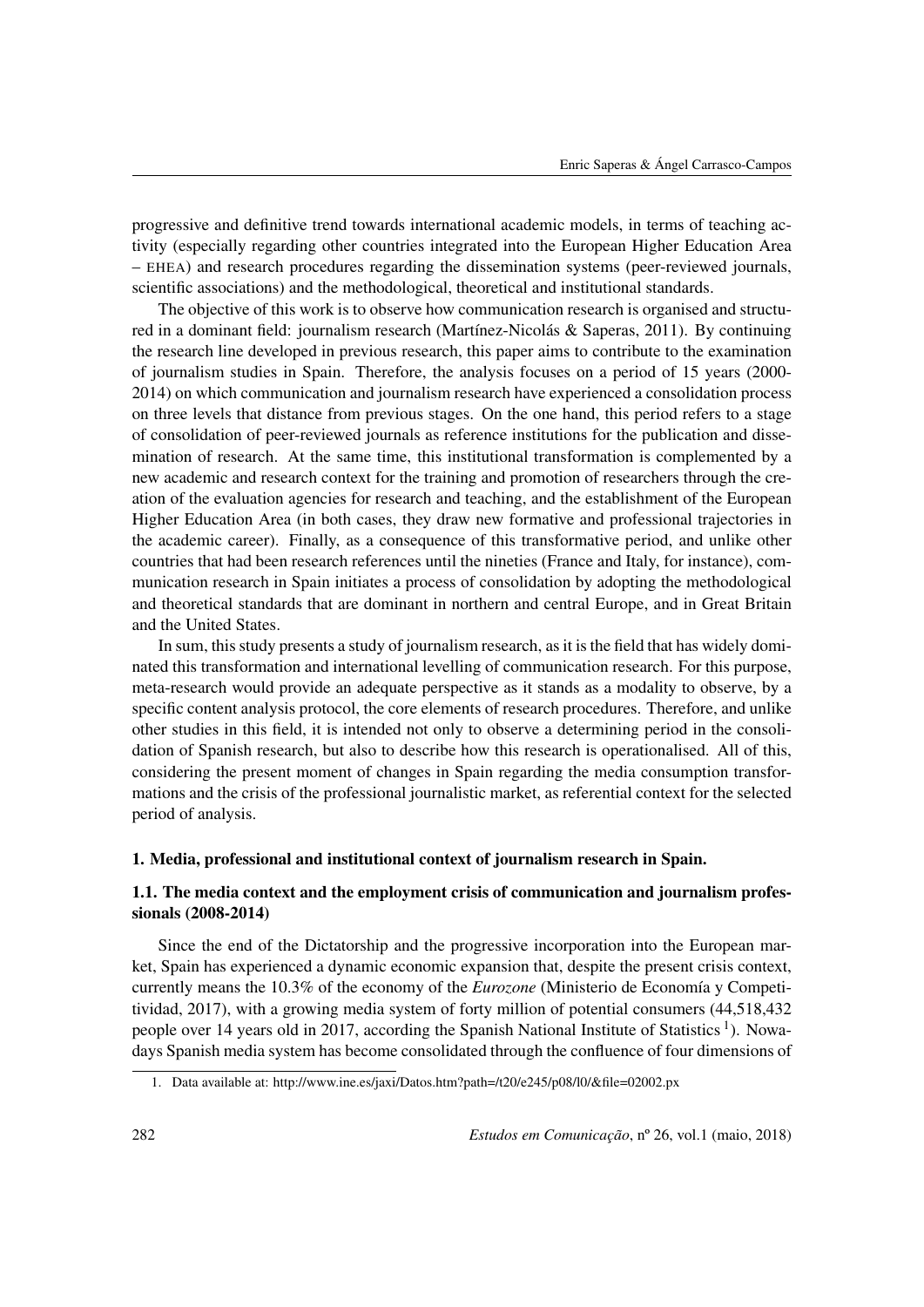structural change: the progressive universal access to the Internet and the arrival of smartphones, some significant variations in media consumption, the consolidation of a media model of polarized pluralism with strong political parallelism, and a deep crisis in the labour market of communication professionals (especially of journalism professionals). These four trends have shaped the current Spanish media system through two successive periods. The first takes place between 2000 and 2008, when the Internet became widespread and began its impact on conventional media and television (by means of the emergence of second screens). Above all, since 2006 the number of broadband connections increased continuously, and would consolidate with the universalisation of smartphones and, consequently, with a significant change in the telecommunications business. The consequence has been immediate, by the transformation of radio and television reception, the consolidation of social media, and the increase in the production and flow of images. A second period that began in 2008, the year of the outbreak of the economic crisis, when a second structural change happened, with great implications in the media consumption and the levels of media penetration in the Spanish population, especially the press, magazines and cinema.



Chart 1. Media penetration in Spain (2000-2014). Target: people over 14 years old (%)

Source: Spanish Media Observatory (AIMC – Estudio General de Medios).

Those years, the Spanish media market was characterised by the hegemony of audiovisuals, except for the loss of consumption of cinema in movie theatres. The case of television as the dominant media (close to a 90% of penetration rate) is paradigmatic, especially compared to the significant decrease of newspaper (with a loss of  $6.5\%$ ) and magazines consumption rates (with a decrease of 12.6%). On the other hand, chart 1 shows that the period of analysis of this study corresponds to the implementation of the Internet, with the increase of 51.1% in the penetration rate. In a third structural dimension, Spain developed a complex media system that fits the Polarized Pluralist Model typical from the Mediterranean Europe (Hallin & Mancini, 2004, pp. 89-143) which initiated during the late 1980s by of the professionalisation of journalism (Ortega, 2003; Casero, 2012), a high level of political parallelism that implies a strong political and informative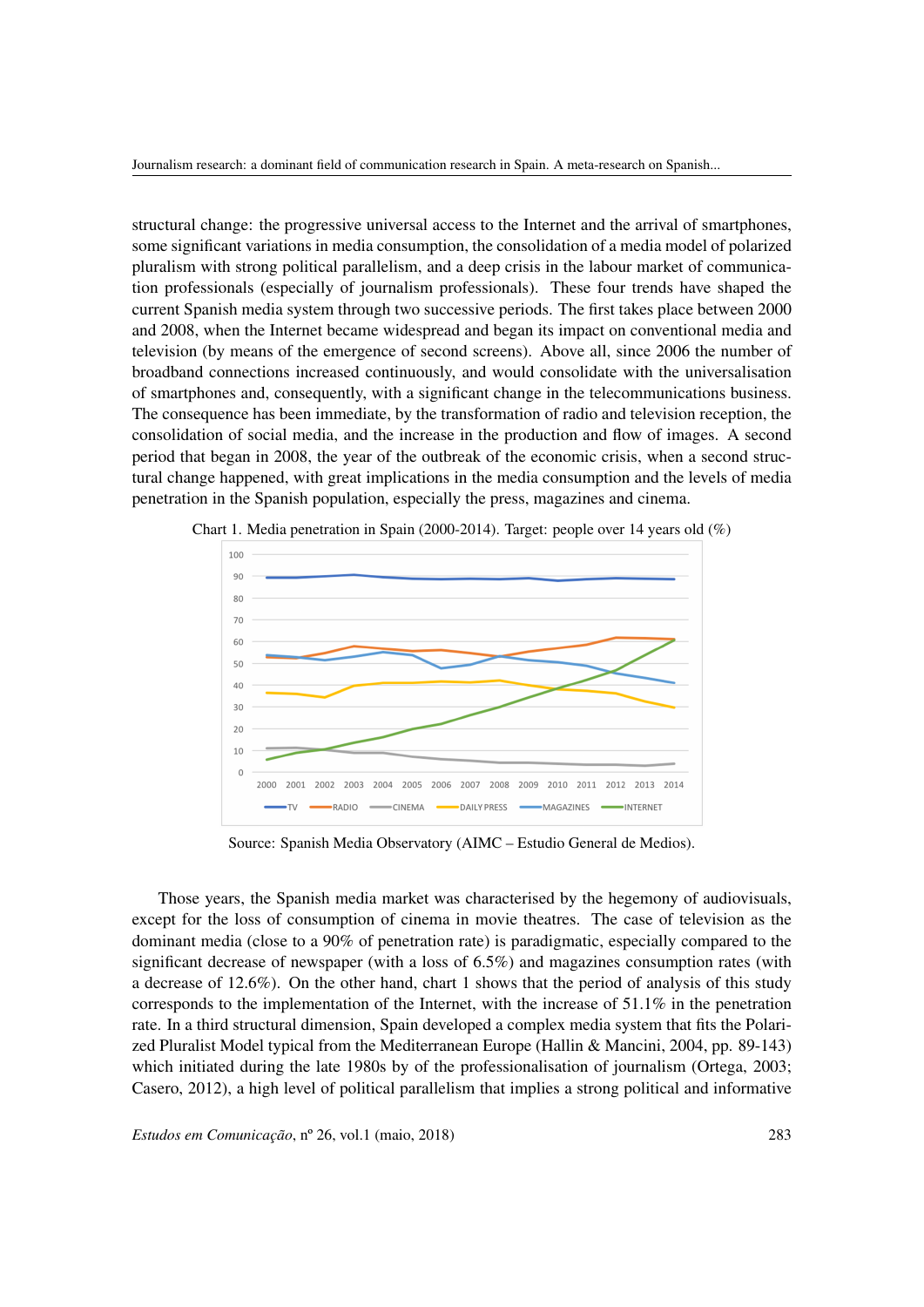polarisation (González & Novo, 2011; Casero, 2012; Mellado, Humanes et al., 2013; Mellado, Humanes & Márquez-Ramírez, 2017), the centrality of politics in news agenda (López-Rabadán & Casero, 2012), even with a low mediatization of politics (Martínez-Nicolás, Humanes & Saperas, 2014) or, in short, a widespread survival among journalists of a "pragmatic-sacerdotal" attitude to political power, that is, in which journalists' self-image about their professional role determines the elaboration of the journalistic discourse in a more partisan way to condition the agenda (Van Dalen, 2012; Van Dalen, De Vreese & Albæk, 2012). Finally, starting in 2008, another structural element that has characterised the communication professions and journalism in Spain is the employment crisis. According to the Federation of Associations of Journalists of Spain (FAPE) Crisis Observatory<sup>2</sup>, between 2008 and 2015, a period that included in this study, there were  $11,225$ redundancies in the entire media system, of which 4,511 were in print journalism (FAPE, 2014, pp. 90-100). In 2014 (table 1), the year in which there were higher dismissal figures, journalism professionals worked basically in four media: daily press (34.9%), television (36.5%), digital media (33.3%) and radio (24.5%).

|                                        | <b>Hiring</b> |
|----------------------------------------|---------------|
| Media                                  | $($ %)        |
| Television                             | 36.5          |
| Daily Press                            | 34.9          |
| Digital Media                          | 33.3          |
| Radio                                  | 24.5          |
| Specialized and Professional Magazines | 12.2          |
| Newspaper Supplements                  | 9.2           |
| Magazines                              | 8.2           |
| <b>Books</b>                           | 3             |
| Cinema                                 | 1.6           |
| Collectable Fascicles                  | 0.2           |
| Other Printed Media                    | 5.3           |
| Other                                  | 6.1           |

Source: AMP. Annual Report of the Journalistic Profession (2014)

During this period after the employment crisis that began in 2008, the journalism profession experienced a very intense process of job insecurity and the creation of new forms of journalistic work, such as the development of digital environments for conventional media, the transformation of journalistic profession into native digital media, and social media journalism.

### 2.2. The institutional context of communication research in Spain

In a similar way to the development of the media system, academic teaching and research in journalism had a late emergence in Spain (even though with a rapid development) during the first

<sup>2.</sup> <http://fape.es/empleo/>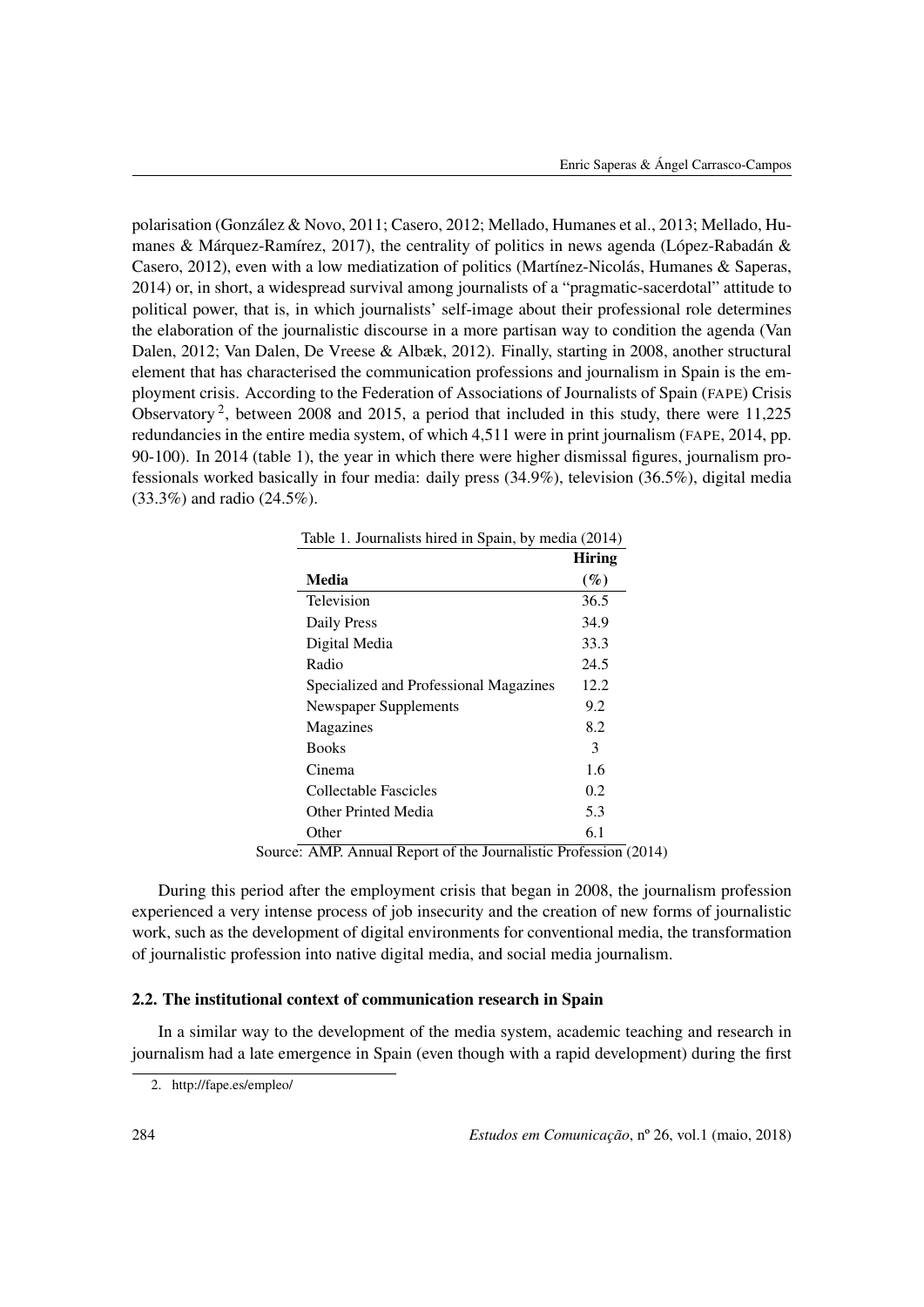years of the political transition to Democracy, and linked to the emergence of the first Communication faculties. This institutional and educational context is also the reason why journalism studies is the field with more development and presence in Spanish communication research, especially until the year 2000 and still nowadays but to a lesser extent (Martínez-Nicolás, Saperas & Carrasco-Campos, 2016).

Therefore, regarding the institutional context for academic research and university education in Spain, the rise of the first university faculties of journalism studies in the early seventies represents a breakthrough for the disciplinary field of communication. These faculties defined a specific space for the higher professional education in journalism, a field which would have a decisive role and social presence during the forthcoming years, in a context of political recognition of the freedom of speech and of the press, the liberalisation of the journalistic and media market, and the development of the Information Society. However, beyond this professional, social and economic role, the universities and the faculties would play, since then, a driving role of the academic activity in the field of communication in both, educational and research dimensions (Jones, 1998; Martínez-Nicolás, 2006 and 2009; Saperas, 2016).

Since then, research on journalism and communication has undergone significant changes in Spain during the first decade of the 21st century towards a process that could be described as "internationalization". This process, that reaches both the theoretical frameworks of research and the operationalisation procedures of the objects of study that define the usual methodologies applied by research groups in competitive projects and in international field publications, increasingly closer to the standards of scientific production in the United States and Europe. This strategic change in communication research has been decisive, as it can be considered a first step in departing from the specificity of the Spanish case (and even from some of the links to Latin-America), in order to adopt the international hegemonic research standards (Carrasco-Campos & Saperas, 2014 and 216). The highest expression of this change can be found in three institutional milestones: first, in 2003 with the creation of the National Agency for the Evaluation of Quality and Accreditation (Agencia Nacional de Evaluación de la Calidad y Acreditación – ANECA) (Soriano, 2008), focused on the evaluation of teaching and research activity; second, the approbation in 2008 of the ACADEMIA program for the university teaching habilitation; and third, the beginning of the progressive implementation of the European Higher Education Area (EHEA) in communication studies during 2007/2008, which represents the determined intention to adopt an international academic model common to the European Union, and competitive with other global and expansive university systems, such as the North-American or the Asian and Australian Pacific coast. This trend towards standardisation will progressively go further than the mere normalisation of the professional training developed by universities, to reach the production and diffusion processes of scientific activity, even though in a slow and diverse way regarding the differences found between the universities, the research centers, and even the diverse scientific journals (Escribà-Sales & Cortiña-Rovira, 2013; Fernández-Quijada, Masip & Bergillos, 2013). This work aims to observe and describe statistically journalism research in Spain during this internationalization stage.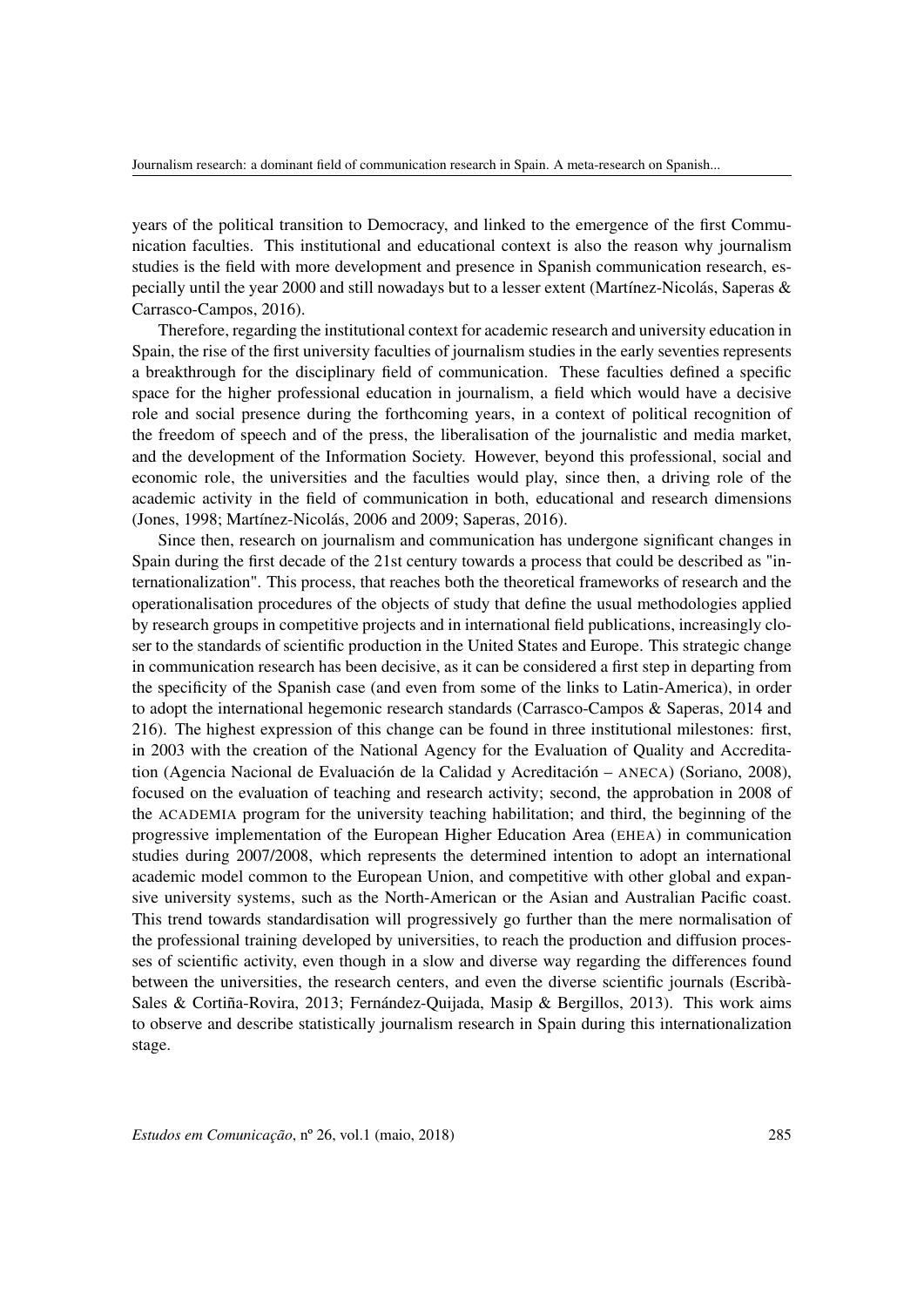#### 2. Meta-research: a modality to study how science is performed and results are published

For the social sciences as a whole, the structure of scientific production has also undergone a great number of transformations because of the variations produced both in the specific demands of knowledge and in the ways in which scientific production and its productivity index are disseminated, organised and evaluated. From an epistemological perspective, and considering this new organisational environment of scientific activity, one of the most significant changes that has occurred in the last two decades refers to the role of peer-reviewed journals, which today can be considered as the dominant institution for the publication of results, for the methodological debate and for the international impact of university centers and researchers (Carrasco-Campos & Saperas, 2014, pp. 153-154, Carrasco-Campos & Saperas, 2016). The years between the second half of the 1980s and the first decade of the 2000s have meant the formation and consolidation of a research standard of international scope, fostering a common framework in which peer-reviewed journals and scientific associations have dominated both the disciplinary debate and the criteria of professional reputation of researchers. Therefore, academic journals (more than any other institution) have concentrated the most influential efforts to specify a meta-discourse that defines the discipline and establishes the dominant theoretical and methodological standards. This structural capacity of scientific activity justifies the current interest to study the role of peer-reviewed journals, and to describe the journal articles (papers), representing a preferred line of research for the observation of the interests of knowledge of any community scientifically (Martínez-Nicolás, Saperas & Carrasco-Campos, 2016).

One of the main novelties in media and journalism studies for the observation of scientific activity and the development of the field has been the introduction of two recent research modalities, but with a certain tradition in other disciplines (especially the biological sciences, medicine and psychology): meta-research and meta-analysis. Following Himter & Schimidt (2004), from this perspective there are two steps for the accumulation of knowledge: (1) the accumulation of results through individual studies to establish the facts, and (2) the formation of theories (and methodologies) to organise the data in a coherent and useful way. Meta-analysis aims the first stage, while meta-research is oriented to the second step. However, even though both modalities can be considered complementary, they should not be confused neither with "literature review", "benchmarking" or "state of the art", all of them oriented to the organisation and systematisation of knowledge, nor with bibliometric studies based on the statistical description of volume, circulation, dispersion and impact of scientific production (De Bellis, 2009).

Meta-analysis is considered as a research modality focused on the description of the production of knowledge in extended periods of time. This type of work was originally defined by Glass (1976, 1977) as a strictly quantitative and statistical procedure, oriented to the exhaustive search and description of all the specialised literature of a specific field, in order to obtain general data without affecting the value or autonomy of each of the original documents and, therefore, allowing the integration of independent studies (Hedges & Olkin, 1985: 6). In other words, meta-analysis is defined as being a statistical analysis of a large collection of data from a sample of individual studies (Cooper, Hedges & Valentine, 2009, p. 36).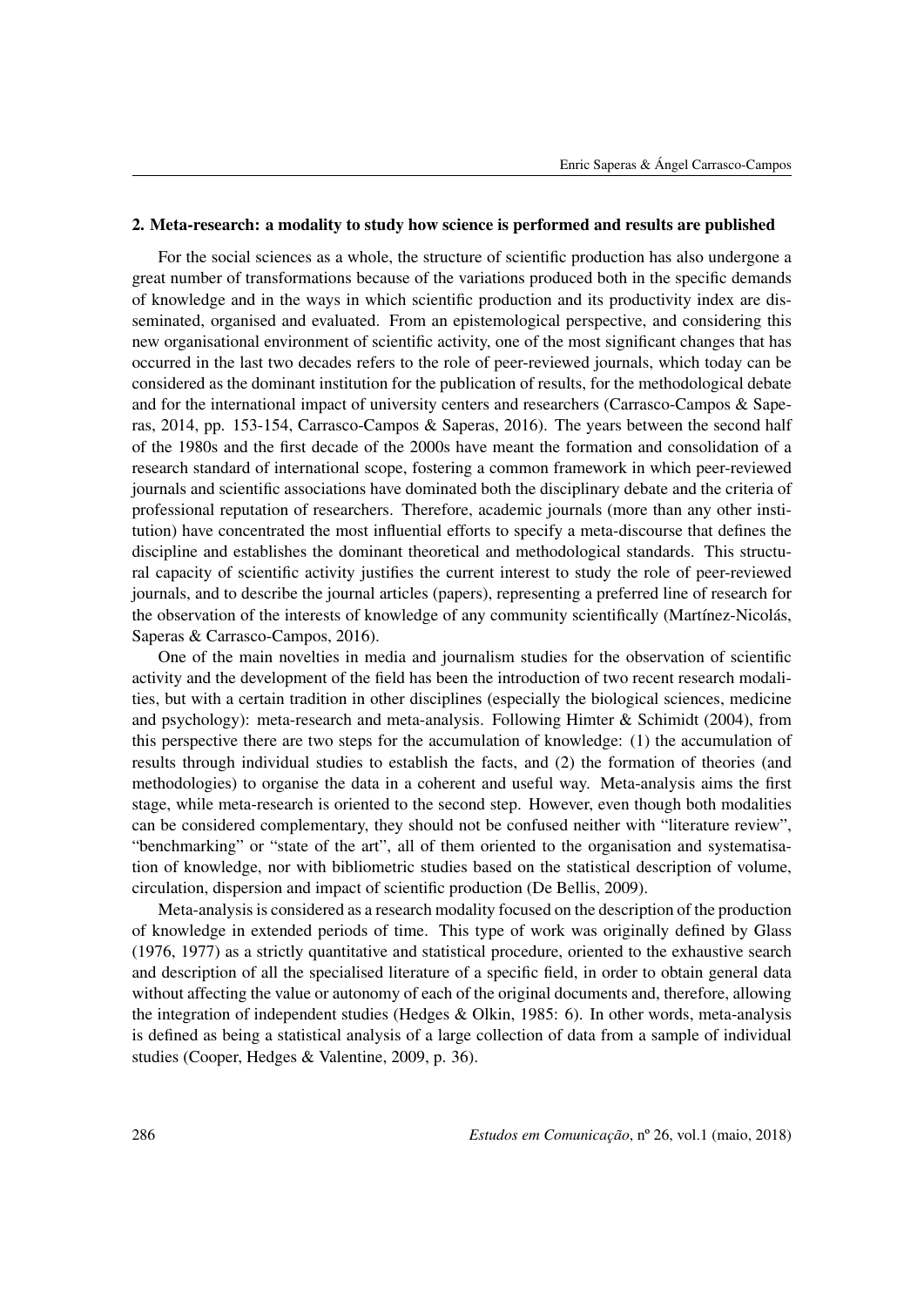On the other hand, the purpose of meta-research is to observe and study research practices by the analysis of research literature. The interest in meta-research arises from the need to systematically study scientific publications, their procedures and their implications in a global economic, technological and social environment and, so, for it is precisely grounded on a model of science of universal scope and with increasing standardisation.

Thus, the capacity of meta-research of generating a systematic knowledge about the research activity published in a field could be helpful to face some of the challenges and the limitations of the present scientific standards, by seeking to observe how the research is carried out, what objects of study define the field, what are the findings achieved, by what techniques, how effectively are they replicated, what is the orientation of the theoretical frameworks, how research techniques are lined to research, how empirical evidences are provided, or how comparative studies are carried out. All of this to analyse if the findings achieved would lead to a coherent corpus instead of disconnected phenomena or results (Frank & Saxe, 2012: 600-601).

The implementation of meta-research in the social sciences is very recent and began in the mid-1990s (Ioannidis, Fanelli, Dunne & Goodman, 2015). The most widespread definition was established during the Conference *Increasing value and reducing waste in biomedical research*<sup>3</sup>, the first international conference on meta-research, focused on the field of biomedicine, which took place in 2015 in Edinburgh. During this event it was agreed that academic journals should be the main object of study of meta-research, as they had become the main agent for the dissemination of scientific production, the definition of the objects of study and dominant models in the fields of pharmacology, medicine and biomedicine. Subsequently, social psychology and experimental psychology incorporated meta-research as an instrument to verify the replication mechanisms, which had suffered an acute crisis during the early 2000s (Earp & Trafimov, 2015; Everett & Earp, 2015).

In communication studies, similar to sociology or political science, meta-analysis oriented to statistical description, has undergone a greater development than meta-research (Roelfs, Shor, Falzon, Davidson & Schwartz, 2013). The elaboration of different indicators and the development of statistical packages and other resources from computational research have made possible the analysis of large data collections, and has allowed meta-analysis to perform efficiently studies of secondary sources and comparative analysis. Despite this greater presence of meta-analysis in the social sciences, meta-research is gradually developing in communication research as a modality for the systematic analysis of the evolution, development and current state of the main theories and fields of research. Meta-research in communication research is being carried out through the study of journal articles published in peer-reviewed journals to study not only some of the theories with greater influence, but also research procedures in emerging fields such as health information and communication, social media in journalism and in civic or in-group discussions, or in crisis communication. Regarding journalism studies, meta-research has a significant presence in the study of the development of great theories such as the agenda setting theory (Tai, 2009;), the notion de framing (Borah, 2011; Saperas & Carrasco-Campos, 2015) and the cultivation theory,

<sup>3.</sup> Research Waste/EQUATOR Conference.  $28<sup>th</sup> - 30<sup>th</sup>$  September 2015, Edinburgh. [www.equator-network.org/](http://www.equator-network.org/2015/08/16/research-waste-equator-conference-2015/) [2015/08/16/research-waste-equator-conference-2015/](http://www.equator-network.org/2015/08/16/research-waste-equator-conference-2015/)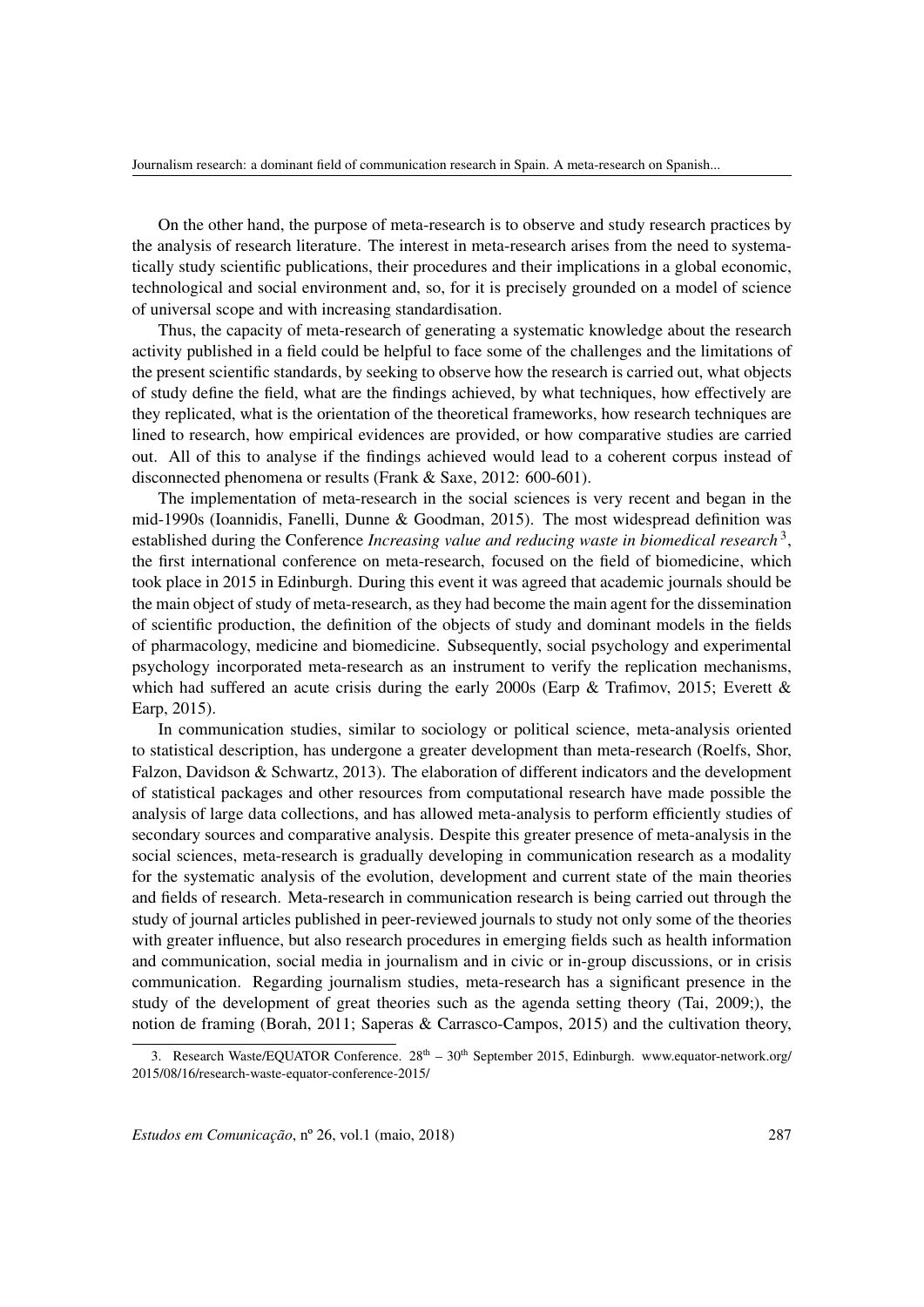in this case as a result of the integration of the two modalities (Potter, 2014), and also in the systematic study of recent fields such as social media studies (Baruh, Secinti & Cemalcilar, 2017), social media journalism (Fu, 2016), health information and communication (Kuang & Wilson, 2017; Huan & Shen, 2016; Kuang & Wilson, 2017) and crisis information (Yang, Aloe & Feeley, 2014). Therefore, meta-research on journalism provides a new method to analyse how the different professional and academic challenges of journalism during the last decade have been faced by the academics of the discipline (Nielsen, 2017).

### 3. Research objectives and method

This paper aims to study, from a meta-research perspective, the case of Spanish scientific production in journalism studies, by a representative sample of the main Spanish peer-reviewed journals during the period 2000-2014. Specifically, it focuses on the statistical description of the preferred major fields and objects of study developed by researchers (RO1), the research modalities and methods by which research is performed ((RO2), and the specific research techniques applied in journalism research ((RO3).

### 3.1. Sample

A specific content analysis protocol has been designed and applied to a sample of 729 papers published by four Spanish leading journals in the communication discipline: *Comunicación y Sociedad* (University of Navarra, UNAM), *Estudios del Mensaje Periodístico* (Complutense University of Madrid, UCM), *Anàlisi* (Autonomous University of Barcelona (UAB), and *ZER* (University of the Basque Country, UPV/EHU). These four miscellaneous peer-reviewed journals of communication were selected for responding simultaneously to the following criteria:

- They are the most veteran Spanish journals with the highest rates of "editorial survival"<sup>4</sup> that are currently published in the field of communication: *Anàlisi* was created in 1980 (38 years), *Comunicación y Sociedad* has just celebrated its 30th anniversary (1988), *Estudios del Mensaje Periodístico* was first published in 1994 (24 years), and *ZER* was created in 1996 (22 years).
- These journals are published by four universities located at the top of the Spanish university rankings, and are part of the four university systems (Autonomous Communities) with the highest rate of scientific production and teaching performance (except those systems that do not offers degrees on communication studies, or those that do not have source peerreviewed journals in the field of communication, preferably Scopus).
- An additional criterion of relevance is that the selected journals are published in the four foundational faculties of communication studies in Spain.

<sup>4.</sup> The Spanish Information Matrix for the Analysis of Journals (Matriz de Información para el Análisis de Revistas – MIAR), calculates the "editorial survival" rate for a journal by the logarithm of the total life of the journal since the beginning of its publication, considering a maximum of 30 years (for further information, see hrefhttp://miar.ub.edu/abouticdshttp://miar.ub.edu/about-icds).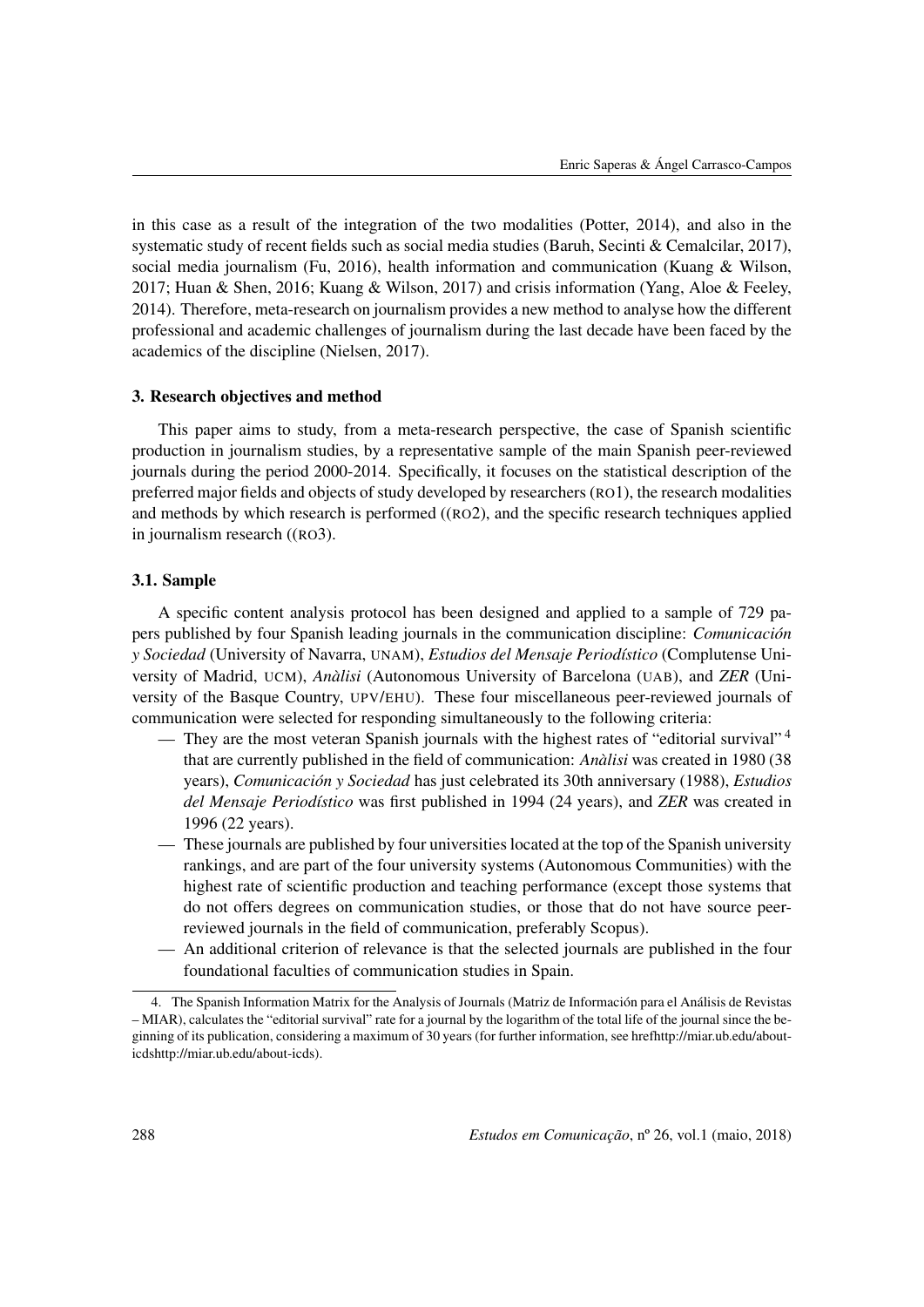— In addition, these four journals have outstanding positions in the most usual Spanish rankings and index during the period of analysis, including the In-RECS index, developed by the University of Granada<sup>5</sup>, and the RESH index of the Higher Council of Scientific Investigations  $(CSIC)^6$ .

From the total sample of 729 articles published during the 15-years period of analysis, the specific cases on journalism studies (N=360 articles, 49.4% of the total sample) were taken to describe the objects of study that embrace this field, the research modalities and the research techniques applied. To preserve the proportionality and homogeneity of the sample, the period 2000-2014 was divided into three five-year periods, of which three years were selected as follows: 2000, 2002, 2003, 2005, 2007, 2008, 2010, 2012, 2014. Therefore, the sample includes 9 out of the 15 years studied (60% of the years). All the papers published by the four selected journals in these years were analysed by applying the coding criteria described below. Even though this design has the limitation of not representing the Spanish communication research overall, the sampling criteria ensures the significance of the results, especially considering the reference character of the selected journals according to the criteria described above.

### 3.2. Coding

Content analysis has been developed by a systematic encoding of 36 variables which allows to observe the structure, methods and techniques that make up a peer-reviewed journal article. This modality of content analysis has been replicated by our research group, developing numerous longitudinal studies on papers published by major Spanish communication journals by means of a wider sample than the selected for this work. For the present study, the period 2000-2014 has been specifically chosen because, according to these previous research, during this stage Spanish communication research has reached a certain maturity and consolidation through a constant adoption of theoretical and methodological standards in international research.

Even though the original coding sheet embraces 36 different variables for a detailed description of communication papers, this work presents results on four of these variables, as follows:

- Research fields: this variable identifies major research fields in communication research and, in addition, specific fields in journalism research.
- Specific objects of study, to observe different research interests in journalism studies papers.
- Research modalities, to distinguish different kinds of methodologies, including empirical (quantitative/qualitative/documentary) and non-empirical (theoretical/methodological) research.
- Research techniques: coding the different specific standard procedures of empirical research for each paper.

The sample was distributed among two coders who were trained in the use of the coding criteria. Ten percent of a random selection of the sample was used to test intercoder reliability (ICR), obtaining 0.71 for Scott's pi. Although it was an optimal value, a double independent encoding

<sup>5.</sup> <http://ec3.ugr.es/in-recs/>

<sup>6.</sup> <http://epuc.cchs.csic.es/resh/>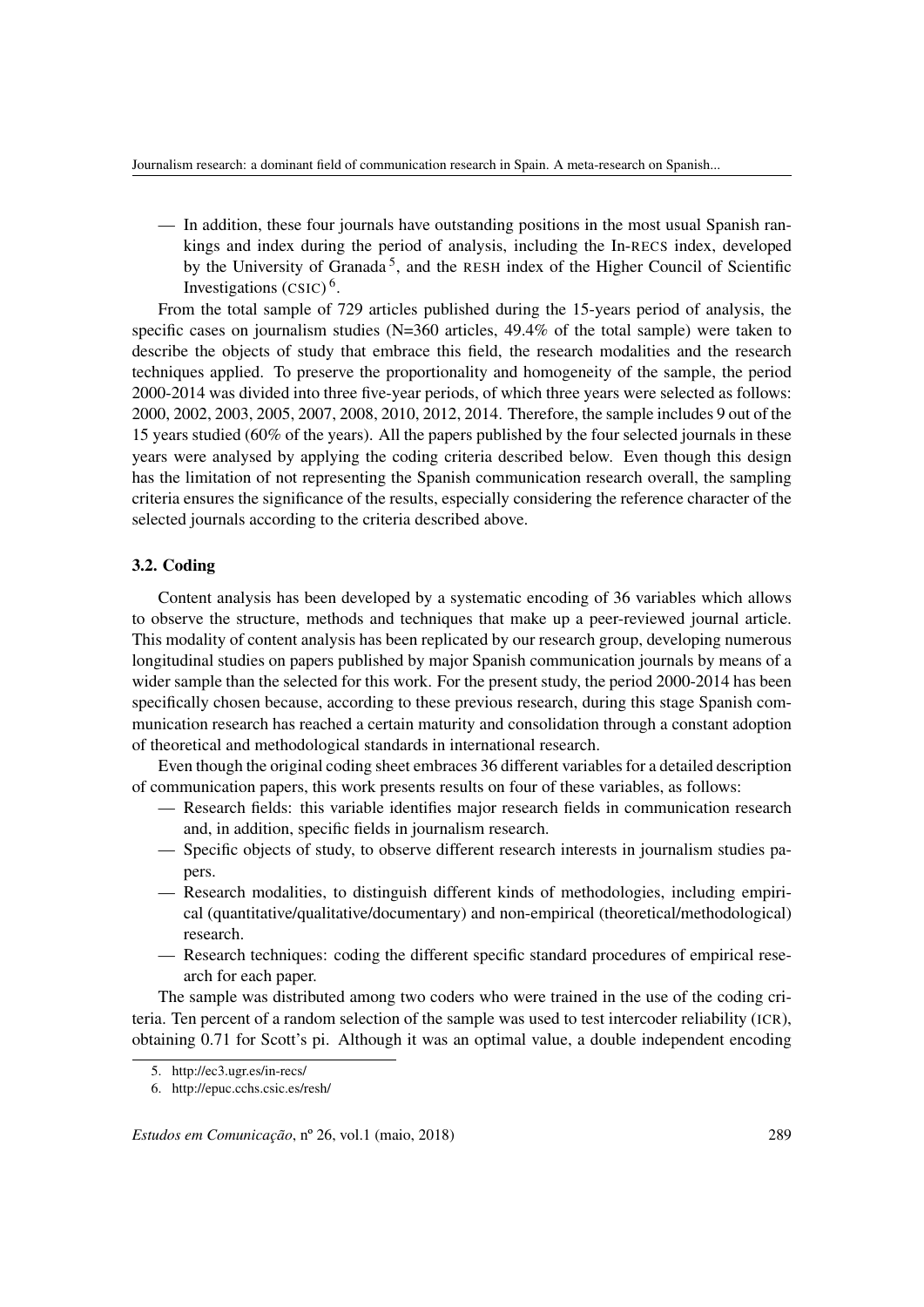was applied to the whole sample, discussing any discrepancies that may have occurred until the agreement between coders. Therefore, because of this systematic application of quantitative content analysis protocols, the results of this work must be considered highly reliable.

#### 4. Results

#### 4.1. Research fields in communication and journalism studies

Journalism stands as the major research field in the current stage of consolidation and internationalisation of Spanish communication research (table 2). Almost half (49,4%) of the analysed papers during the period 2000-2014 address journalism studies topics such as news coverage analysis, the study of journalistic professionalism, journalism and digital media, etc. These outputs are especially relevant if we consider that journalism studies represents more than double the second category with more representation: media studies (22.9%), a broad field which embraces topics regarding audio-visual communication, such as television studies, cinema studies, radio studies, etc. Other research fields are very limited, both classic fields such as mass-media communication (7.5%) or advertisement (4.8%), and emerging fields such as public relations (8.1%) or internet studies (4.9%).

Table 2. Major research fields in communication

|                                                      | <b>Frequency</b> | <b>Percentage</b> |
|------------------------------------------------------|------------------|-------------------|
| Research fields                                      | $(N=729)$        | $(\%)$            |
| Journalism Studies                                   | 360              | 49.4              |
| Media Studies                                        | 167              | 22,9              |
| <b>Public Relations and Marketing Communications</b> | 59               | 8,1               |
| Communication/Mass Media Communication (in general)  | 55               | 7.5               |
| Internet and Digital Media Studies                   | 36               | 4,9               |
| Advertisement                                        | 35               | 4.8               |
| Institutional and Political Propaganda               | 7                |                   |
| Other                                                | 9                | 1.2               |

Regarding the specific research fields in journalism studies (table 3), the analysis reveals three broad categories: print journalism (35.8%); journalism, press and journalistic professionalism (32%), and digital and social media journalism (15.2%). These three fields embrace almost the entirety of the analysed journalism studies papers, summing up to 83%. A close analysis on these fields shows that the studies on daily press journalism are the most usual, representing almost a third part of the analysed papers. The relevance of this field should be compared to other conventional areas, which are very limited as they do not even reach the 10% level. This is the case for television journalism (8.9%), non-daily press journalism (3.3%) or radio journalism (1.9%). Studies on daily press journalism are also very dominant compared to papers on emerging forms of journalism, such as digital media journalism (12.2%), social media journalism (1.9%) and citizen journalism (1.1%). However, this field related to the technological changes of the profession seem to be an increasing research interest for Spanish scholars, considering that in the nineties,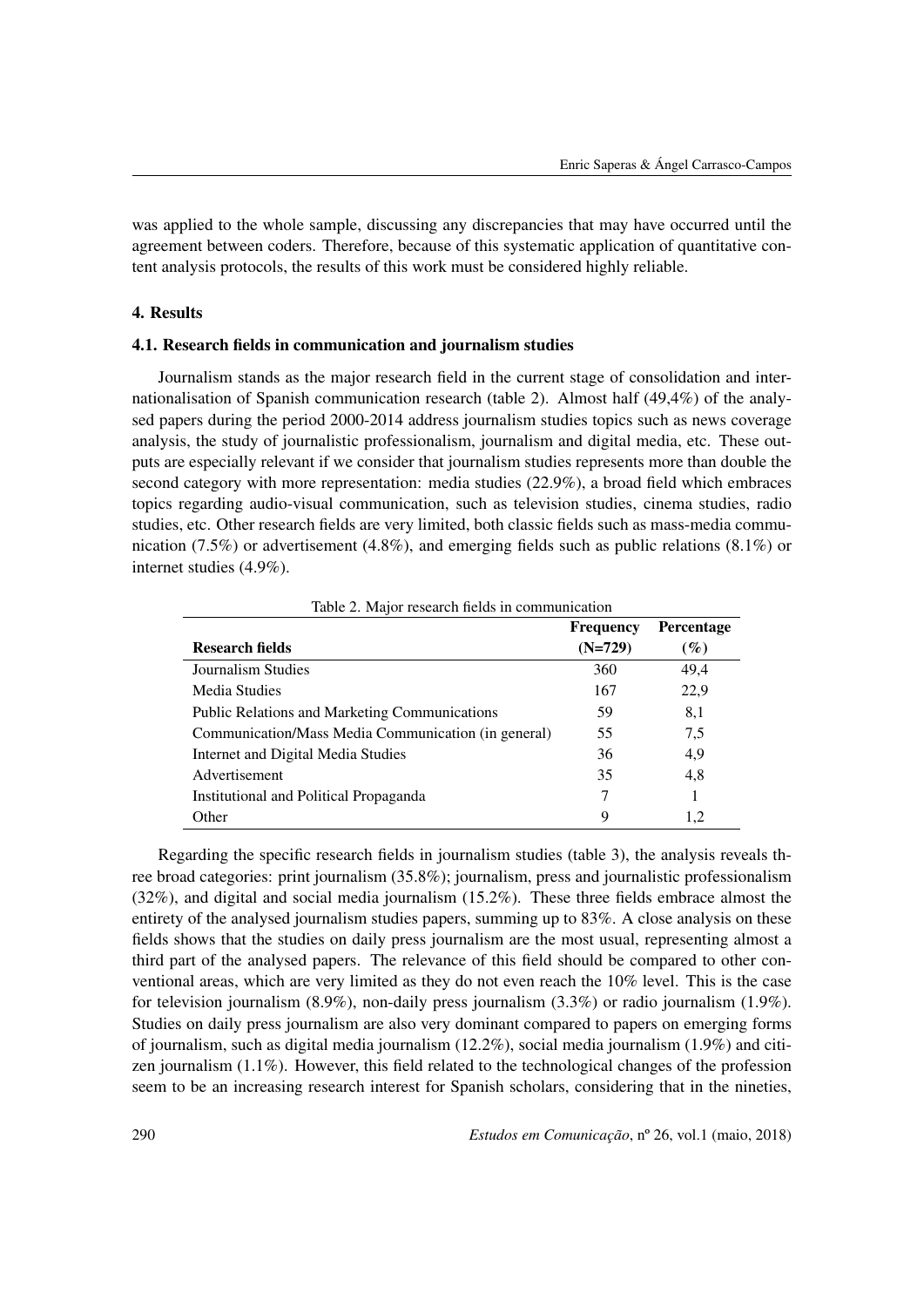studies on journalism and the internet were practically non-existent (Martínez-Nicolás, Saperas & Carrasco-Campos, 2017). On the contrary, research focused on general topics of journalism are also relevant, summing up to 32% of the analysed papers. According to this, the studies on journalism, the press and professional cultures stands as a main interest for Spanish researchers in a period of continuous changes in the profession and in the media system due to the globalisation of communications and to the digitalisation of the professional activity.

Table 3. Specific research fields in journalism

|                                             | raone 5. Specific research fields in journalism |            |      |
|---------------------------------------------|-------------------------------------------------|------------|------|
|                                             | <b>Frequency</b>                                | Percentage |      |
| <b>Research fields</b>                      | $(N=399)$                                       | $(\%)$     |      |
|                                             | Daily press journalism                          | 117        | 32,5 |
| Print Journalism                            | Non-daily press journalism                      | 12         | 3,3  |
|                                             | Total                                           | 129        | 35,8 |
|                                             | Journalism (in general)                         | 102        | 28,3 |
| Journalism, Press and Professional Cultures | Press (in general)                              | 11         | 3,1  |
|                                             | News agencies (in general)                      | 2          | 0,6  |
|                                             | Total                                           | 115        | 32   |
|                                             | Digital media journalism                        | 44         | 12,2 |
|                                             | Social media journalism                         | 7          | 1,9  |
| Social Media and Digital Journalism         | Citizen journalism                              | 4          | 1,1  |
|                                             | Total                                           | 55         | 15,2 |
| TV Journalism                               |                                                 | 32         | 8,9  |
| Journalism Research and Education           |                                                 | 13         | 3,6  |
| Radio Journalism                            |                                                 | 7          | 1,9  |
| Infographics                                |                                                 | 5          | 1,4  |
| Photojournalism                             |                                                 | 3          | 0,8  |
| Comicjournalism                             |                                                 |            | 0,3  |

Data on specific objects of study in journalism (table 4) are consistent to the observations on research fields, as they show a great interest in news content research (58.9%). Studies on the intuitional dimension of journalism (professionalism, 22.1%; and institutions and companies, 8.8%) are also relevant, but minor in comparison to those focused on the discursive dimension. Hence, research on journalistic contents, journalistic professionalism and media systems embraces the great majority of the academic interests for Spanish scholars (these three categories sum up to 89.8% of the analysed objects of study). On the contrary, data indicates a little interest in the studies on the social dimension of journalism, as research on audiences (5.5%) and on the effects and influence of news (1%) are very limited.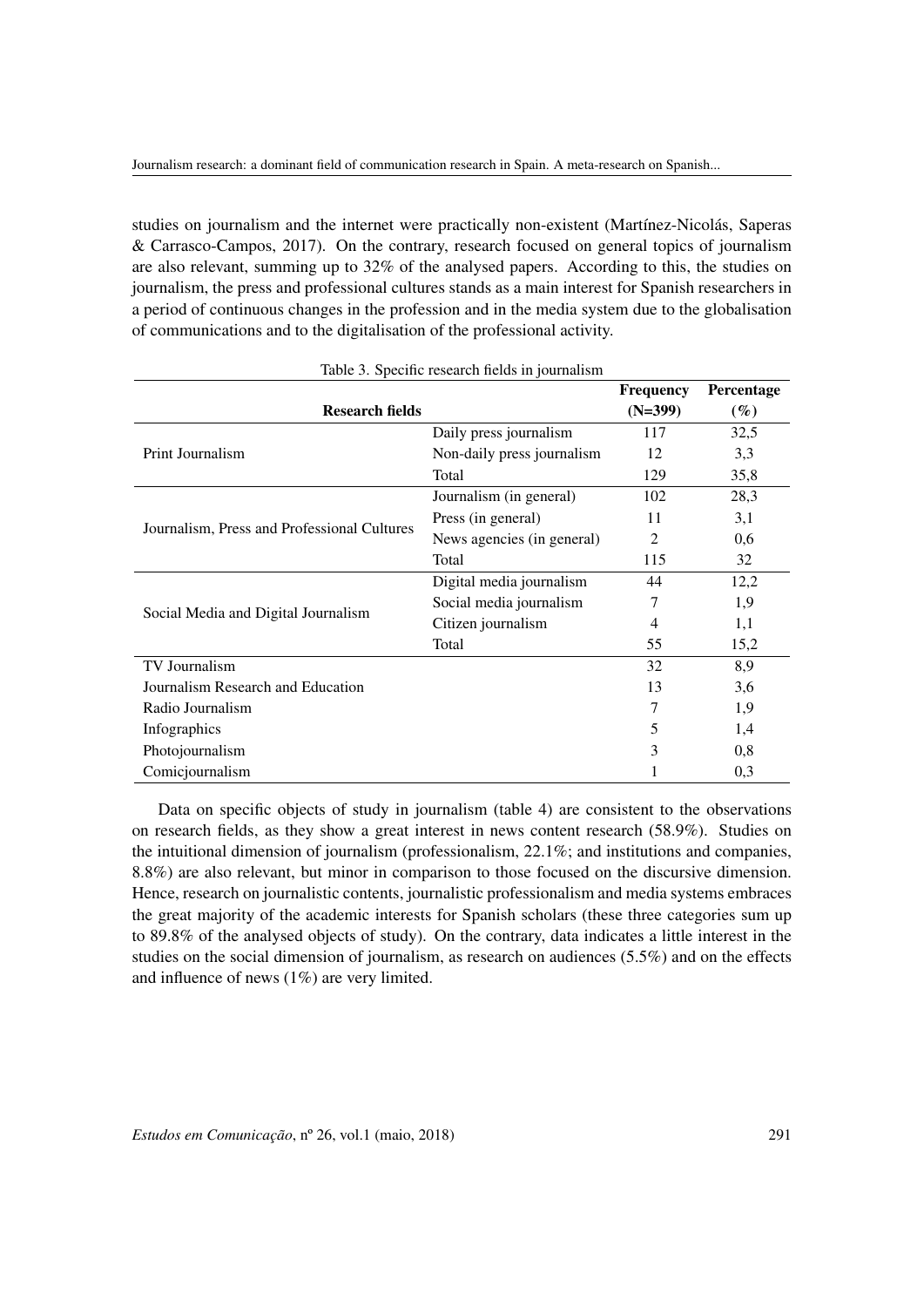| Table 4. Specific objects of study in journalism |            |                   |  |  |
|--------------------------------------------------|------------|-------------------|--|--|
|                                                  | Frequency* | <b>Percentage</b> |  |  |
| <b>Objects of study</b>                          | $(N=399)$  | $(%)^*$           |  |  |
| Contents                                         | 235        | 58,9              |  |  |
| Professionalism                                  | 88         | 22,1              |  |  |
| Institutions and Companies                       | 35         | 8,8               |  |  |
| Audiences and Reception                          | 22         | 5,5               |  |  |
| Journalism Education                             | 12         | 3                 |  |  |
| Effects                                          | 4          | 1                 |  |  |
| Technologies                                     | 1          | 0.3               |  |  |
| Journalism Research                              | 1          | 0,3               |  |  |
| Journalism (in general)                          |            | 0.3               |  |  |

\* For each of the analised papers were encoded all the objects of study detected. Percentages are calculated from the total number of specific journalistic objects of study observed (N=399 objects of study).

## 4.2. Research modalities and techniques in journalism research

The analysis of research modalities (table 5) confirms that journalism studies in nowadays communication research in Spain is mostly performed by empirical studies, as that represents the 83.7% of the analysed papers. Moreover, theoretical (14.4%) and methodological (1.9%) studies are very scarce. According to previous studies, during the 1990s journalism research, similarly to the whole of communication research, would have experienced a stage of theoretical debate regarding the demands of knowledge raised because of the development of the academic and of the media system (Martínez-Nicolás, Saperas & Carrasco-Campos, 2017, Carrasco-Campos, Saperas & Martínez-Nicolás, 2018). To this respect, the results would point to a certain consolidation of journalism studies as an empiric programme, especially in terms of quantitative research (28.1%), or even documentary research (that is, empirical studies focused on the description of institutional or professional documents, which represents the  $25.3\%$  of the cases), while qualitative studies are very limited. However, this empiric stage would still lack methodological maturity and sophistication, as a quarter of the analysed papers  $(25.3%)$  do not have an explicit description of the empirical research procedures, or even the implementation of any specific research technique.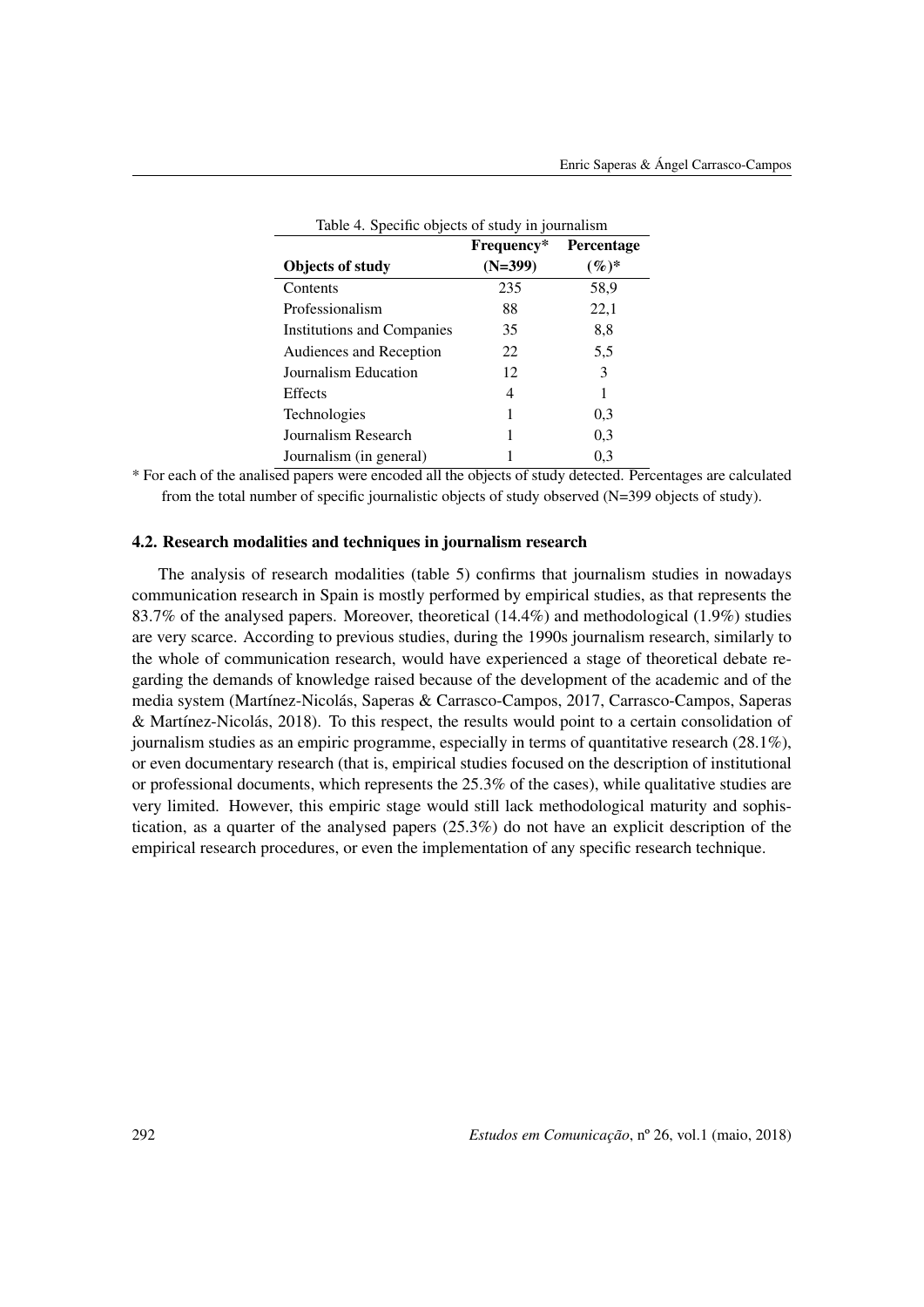Journalism research: a dominant field of communication research in Spain. A meta-research on Spanish...

| Table 5. Research modalities in journalism |                                                 |                  |                   |  |  |  |
|--------------------------------------------|-------------------------------------------------|------------------|-------------------|--|--|--|
|                                            |                                                 | <b>Frequency</b> | <b>Percentage</b> |  |  |  |
| <b>Research modalities</b>                 |                                                 | $(N=360)$        | $(\%)$            |  |  |  |
| <b>Empirical Research</b>                  | Ouantitative                                    | 101              | 28,1              |  |  |  |
|                                            | Non-explicit description of research procedures | 91               | 25,3              |  |  |  |
|                                            | Documentary                                     | 54               | 15                |  |  |  |
|                                            | <b>Oualitative</b>                              | 33               | 9,2               |  |  |  |
|                                            | Quantitative and qualitative                    | 22               | 6,1               |  |  |  |
|                                            | Total                                           | 301              | 83,7              |  |  |  |
|                                            | <b>Theoretical</b>                              | 52               | 14,4              |  |  |  |
| <b>Theoretical Research</b>                | Methodological                                  | 7                | 1,9               |  |  |  |
|                                            | Total                                           | 59               | 16,3              |  |  |  |

The combined observation of research modalities and fields (table 6) reveals some specific similarities and differences. Thus, while the use of empirical research procedures without an explicit description of the techniques employed is usual in the three major fields of journalism studies, theoretical and documentary studies are common in journalism and professional cultures in general, while quantitative research is frequent in print journalism and in digital and social media journalism. The case of papers on TV journalism are an interesting exception as these studies, even being limited (only 32 cases were identified), they show less dispersion on research modalities compared to other major fields.

Table 6. Research fields and research modalities in journalism studies  $(\%^*)$ 

|                    |             |                |              | <b>Modalities</b> |             |                 |             |
|--------------------|-------------|----------------|--------------|-------------------|-------------|-----------------|-------------|
|                    | Theoretical | Methodological | Non-Explicit | Ouantitative      | Qualitative | Qualitative and | Documentary |
|                    | Research    | Research       | Description  | Research          | Research    | Quantitative    | Research    |
| <b>Fields</b>      |             |                |              |                   |             | Research        |             |
| Print              |             |                |              |                   |             |                 |             |
| Journalism         | 5,4         | 1,6            | 28,7         | 31                | 14,7        | 8,5             | 10,1        |
| $(N=129)$          |             |                |              |                   |             |                 |             |
| Journalism, Press  |             |                |              |                   |             |                 |             |
| and Professional   | 27,8        | 0.9            | 23,5         | 13,9              | 4,3         | 2,6             | 27          |
| Cultures $(N=115)$ |             |                |              |                   |             |                 |             |
| Social Media and   |             |                |              |                   |             |                 |             |
| Digital Journalism | 12,7        | 3,6            | 32,7         | 32,7              | 9,1         | 7,3             | 1,8         |
| $(N=55)$           |             |                |              |                   |             |                 |             |
| TV                 |             |                |              |                   |             |                 |             |
| Journalism         | 6,3         | 6,3            | 12,5         | 56,3              | 6,3         | 9,4             | 3,1         |
| $(N=32)$           |             |                |              |                   |             |                 |             |

\* Percentages are calculated per each of the indicated major research fields in journalism.

The data on research techniques for the cases of journalism studies performed by standard empirical research (quantitative, qualitative and documentary studies) (table 7) are consistent to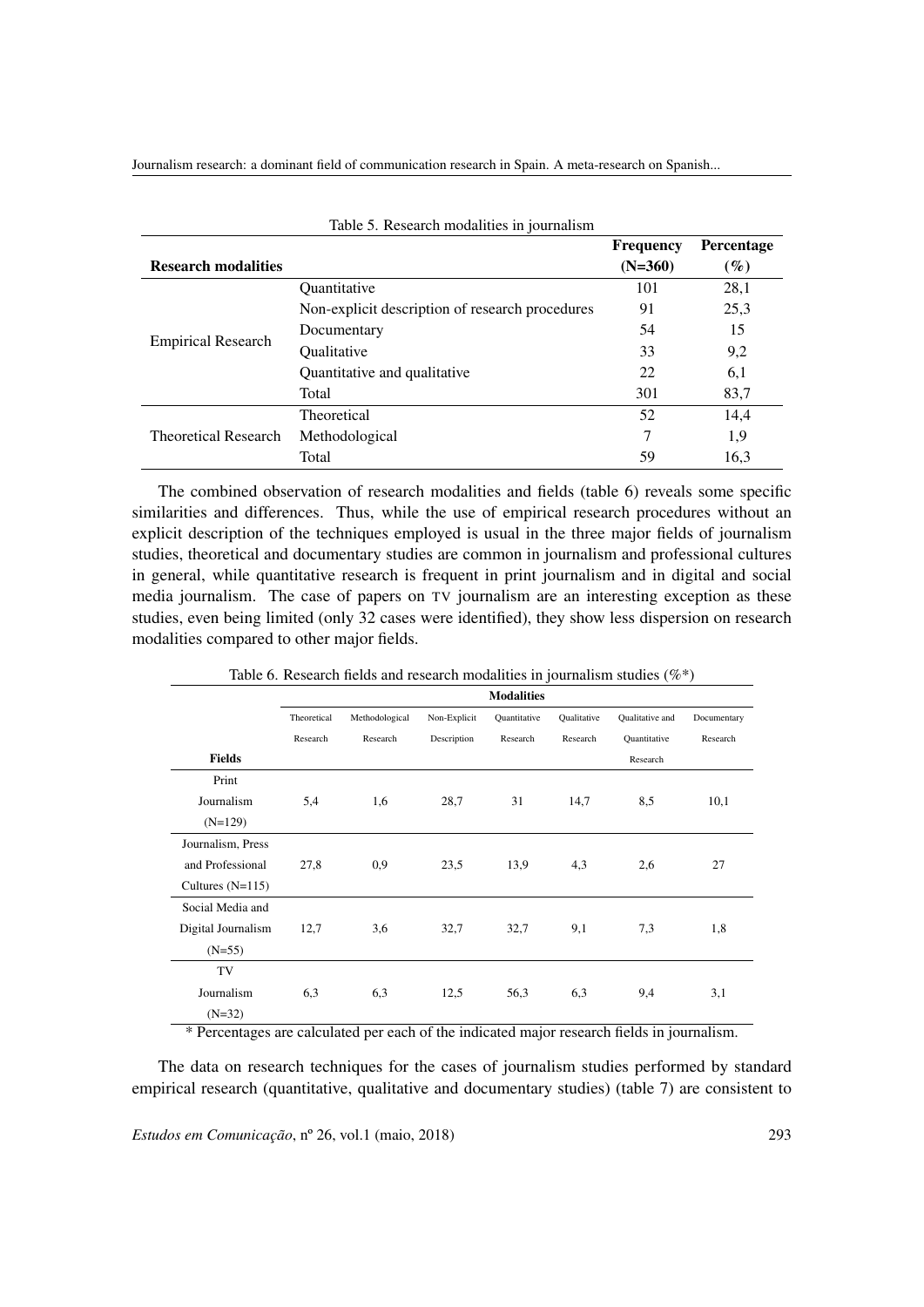the previous analysis of the pre-eminence of content studies and of quantitative studies, as more than a third of the techniques employed refer to quantitative content analysis (38.5%). Other techniques regarding contents and discourses analysis, such as documentary research (21.8%) and qualitative discourse analysis  $(11.1\%)$  are also relevant. On the contrary, studies on living sources (i.e. surveys, interviews, experimental research, or observation) are very limited. A similar presence of qualitative interviews (9.1%) and surveys (8.7%) is observed, while other qualitative procedures (such as ethnographic observation, focus groups, experimental research and Delphi studies) are the minority. Data on experimental research are also relevant, as they are very scarce (1.2%; only three cases were identified).

| Table 7. Standard research techniques in journalism |            |             |  |  |
|-----------------------------------------------------|------------|-------------|--|--|
|                                                     | Frequency* | Percentage* |  |  |
| <b>Research techniques</b>                          | $(N=252)$  | $(\%)$      |  |  |
| <b>Quantitative Content Analysis</b>                | 97         | 38.5        |  |  |
| Documentary Sources Analysis                        | 55         | 21,8        |  |  |
| Discourse Analisys                                  | 28         | 11,1        |  |  |
| <b>Oualitative Interview</b>                        | 23         | 9,1         |  |  |
| Survey                                              | 22         | 8,7         |  |  |
| <b>Secondary Sources Research</b>                   | 11         | 4,4         |  |  |
| Observation                                         | 6          | 2,4         |  |  |
| Focus Group                                         | 5          | 2           |  |  |
| <b>Experimental Research</b>                        | 3          | 1,2         |  |  |
| Delphi                                              |            | 0,4         |  |  |
| Other                                               |            | 0.4         |  |  |

\* For each of the analysed papers were encoded all the research techniques detected. Percentages are calculated from the total number of standard reserch techniques observed (N=252 research techniques).

However, a more detailed analysis combining research techniques and major fields of journalism studies (table 8) shows some differences. In this case, the general field of journalism, press and professional cultures is the exception, as documentary research is the most usual technique (considering the cases of systematic research of laws, code of ethics, historical documents, professional or institutional reports, etc.), followed by surveys mainly applied to professionals. Quantitative content analysis is the most representative technique for the other major fields, especially in the case of TV journalism which, once again, reveals to be a limited field but with a high level of methodological standardisation. Print journalism shows the previously observed preeminence of content discourse by means of quantitative content analysis and, to a lesser extent, of qualitative discourse analysis.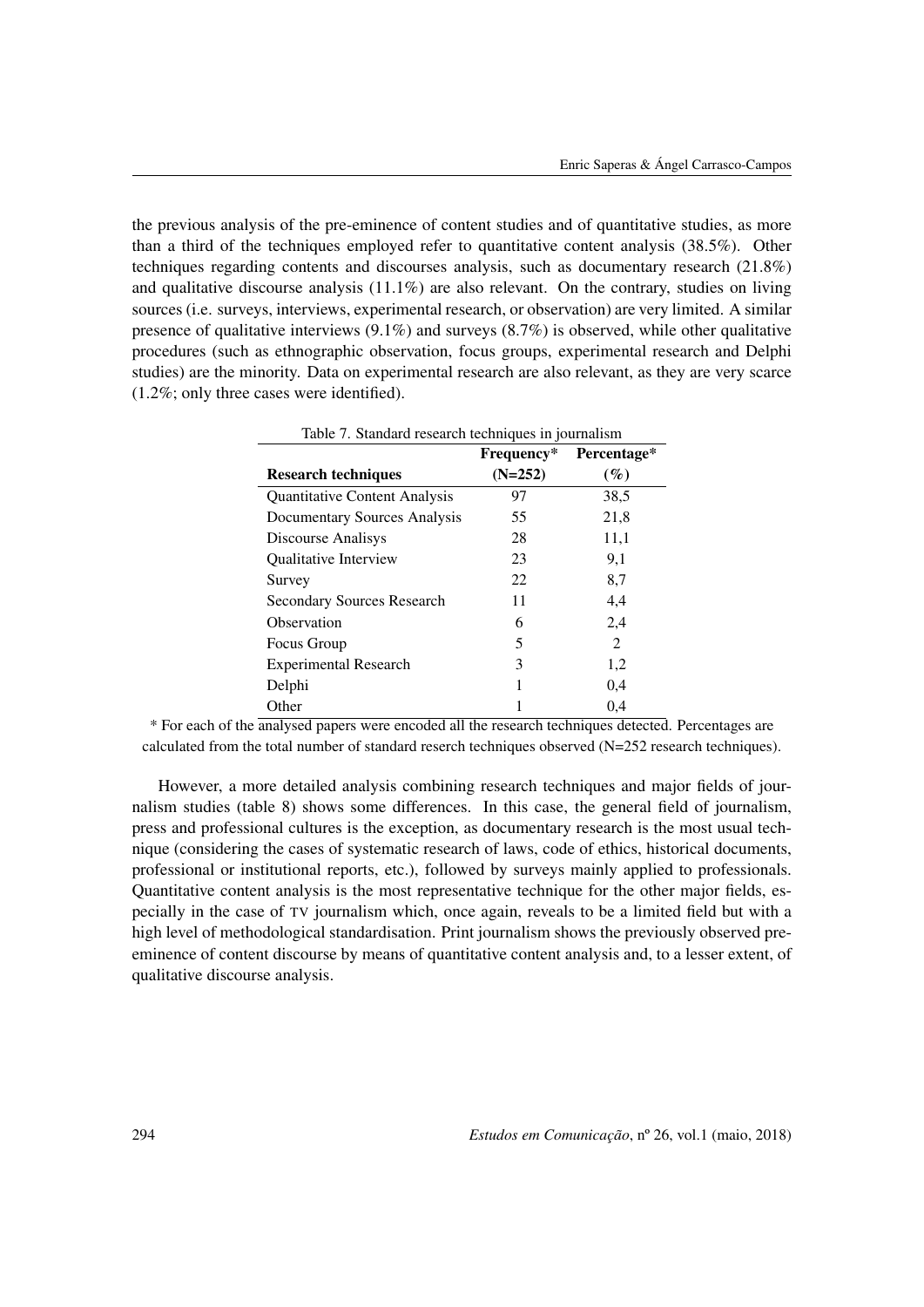|                    | raore of research frence and research teeningues in fourmansin statics ( $\sqrt{v}$ ) |        |          |           |             |                |              |             |
|--------------------|---------------------------------------------------------------------------------------|--------|----------|-----------|-------------|----------------|--------------|-------------|
|                    | <b>Modalities</b>                                                                     |        |          |           |             |                |              |             |
|                    | Experimental                                                                          |        | Content  | Discourse | Qualitative | Focus          | Secondary    | Documentary |
| <b>Fields</b>      | Research                                                                              | Survey | Analysis | Analysis  | Interviews  | Group          | Sources      | Sources     |
| Print              |                                                                                       |        |          |           |             |                |              |             |
| Journalism         | 1                                                                                     | 1      | 50       | 21,4      | 5,1         | $\overline{c}$ | 4,1          | 13,3        |
| $(N=98)$           |                                                                                       |        |          |           |             |                |              |             |
| Journalism, Press  |                                                                                       |        |          |           |             |                |              |             |
| and Professional   | $\mathbf{0}$                                                                          | 22,6   | 6,5      | 1,6       | 11,3        | 3,2            | 4,8          | 50          |
| Cultures $(N=62)$  |                                                                                       |        |          |           |             |                |              |             |
| Social Media and   |                                                                                       |        |          |           |             |                |              |             |
| Digital Journalism | 2,5                                                                                   | 7,5    | 45       | 5         | 20          | $\theta$       | 5            | 5           |
| $(N=40)$           |                                                                                       |        |          |           |             |                |              |             |
| TV                 |                                                                                       |        |          |           |             |                |              |             |
| Journalism         | $\mathbf{0}$                                                                          | 6,9    | 65,5     | 6,9       | 6,9         | 3,4            | $\mathbf{0}$ | $\theta$    |
| $(N=29)$           |                                                                                       |        |          |           |             |                |              |             |

Table 8. Research fields and research techniques in journalism studies  $(\%^*)$ 

\* Percentages are calculated per each of the indicated major research fields in journalism.

## 5. Discussion and conclusions

This work aimed to describe how scholars perform journalism research in Spain, during the period of 15 years (2000-2014). This period is characterised by the consolidation of the field as a dominant research field. For this purpose, a content analysis was applied to a sample of 729 papers published by leading Spanish peer-reviewed journals of communication. Although the methodological design of this study has not made possible the study of the entire production of journalism research during the period of analysis, the selection of the four miscellaneous peerreviewed journals with more tradition, historical relevance and scientific impact for the scholar community ensures the significance of the results. Previous research on this topic has focused on longitudinal studies of the evolution of communication studies, on which several descriptions of the past, present and the evolution of media research and journalism research were provided. However, for this work the decision was to analyse a whole period of 15 years on the whole to shape a statistical description of current Spanish research on journalism studies. The analysis of the delimitation of journalism as a field has been provided by the observation of the major research fields and the objects of study. Therefore, the results reveal not only the importance of journalism studies in Spanish communication research, but also (and more specifically) the relevance of studies on daily press journalism and the rise of digital media journalism. The analysis of specific objects of study indicated the predominance of studies on journalistic contents, as well as a certain importance of the research on the professional and institutional aspects of journalism, while the papers on audiences and effects were in the minority.

Methodological aspects of journalism research were analysed in more detail, since these are decisive elements to assess the maturity level of the discipline, and the adoption of a research standard of international validity. A minor presence of theoretical and methodological works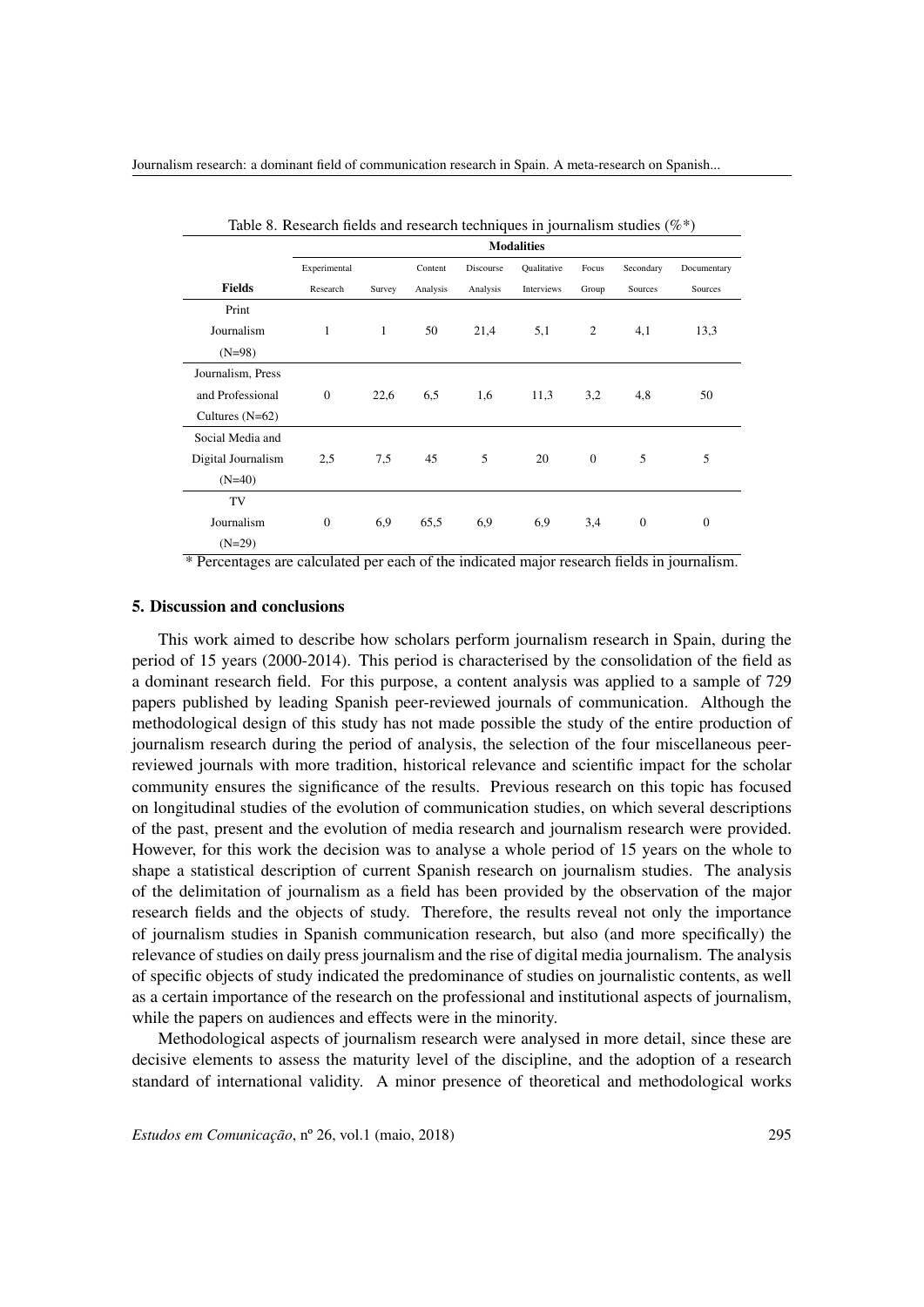was confirmed, as well as the pre-eminence of empirical research. Both observations can be interpreted as indicators of the theoretical consolidation of the field after years of a more intense conceptual discussion that we observed in previous works. However, even being greater than in previous stages, the systematicity of these empirical works is still insufficient, since a quarter of the analysed papers were still performed without a detailed methodological description or lacking standardised techniques. The standard techniques with a greater presence in this period of analysis were the quantitative content analysis and the documentary research, which should be considered as the characteristic methods for journalism studies in Spain. These techniques were especially relevant for research on print journalism; a field that nonetheless referred to a high percentage of research without methodological description. In addition, data regarding digital journalism and social media journalism is also relevant, as these fields used not only the content analysis, but also qualitative interviews. On the other hand, the general field of journalism, press and professional cultures research showed the greatest diversity since it revealed a similar presence of theoretical studies, documentary research, papers performed by content analysis and, to a lesser extent, by surveys.

Therefore, and in sum, we can conclude that even though Spanish journalism research is a dominant field in communication, it is mainly descriptive and with a lack of theoretical discussion or even with no definition of theoretical frameworks, which is performed by empirical modalities (mostly by quantitative techniques, but also without systematic methodologies).

Regarding the objects of study, a certain homogeneity has also been observed. Journalistic contents and, although to a lesser extent, studies on the profession are the main objects observed, with a scarce presence of studies focused on the social dimensions of journalism (audiences, effects), on technological aspects and its consequences in the transformation of journalism. In addition, the pre-eminence of content analysis and documentary analysis, as well as the significant presence of non-systematic research, reveals a certain lack of diversity not only concerning the objects of study, but also the research techniques, with a very limited presence of qualitative research, experimental research, surveys and research by secondary sources.

Lastly, these considerations on the achieved results may suggest lines for future research. For instance, it would be relevant to perform comparative studies on the dominant interest of knowledge of journalism research published by Spanish peer-reviewed journals and the structural changes experienced by the media system and the journalism profession during the period 2000- 2014 that were described in the introduction: the progressive universal access to the Internet and the rise of second screens, the changes in media consumption habits, the formation of a polarizedpluralism model grounded on the consolidation of an intense political parallelism, and the crisis and uncertainty of the labour market of journalism. A comparative analysis regarding the research fields, the media penetration (chart 1) and the distribution of journalistic profession in the media, in both digital and traditional environments (table 1) would also be relevant. The possible lack of correlation between the academic interests of knowledge, the structure of consumption in audiences and the distribution of professionals in journalistic companies might also occur in other university and research systems. However, for the moment we lack specific data to confirm that hypothesis. Similarly, other suggestions for future research derived from this work would be an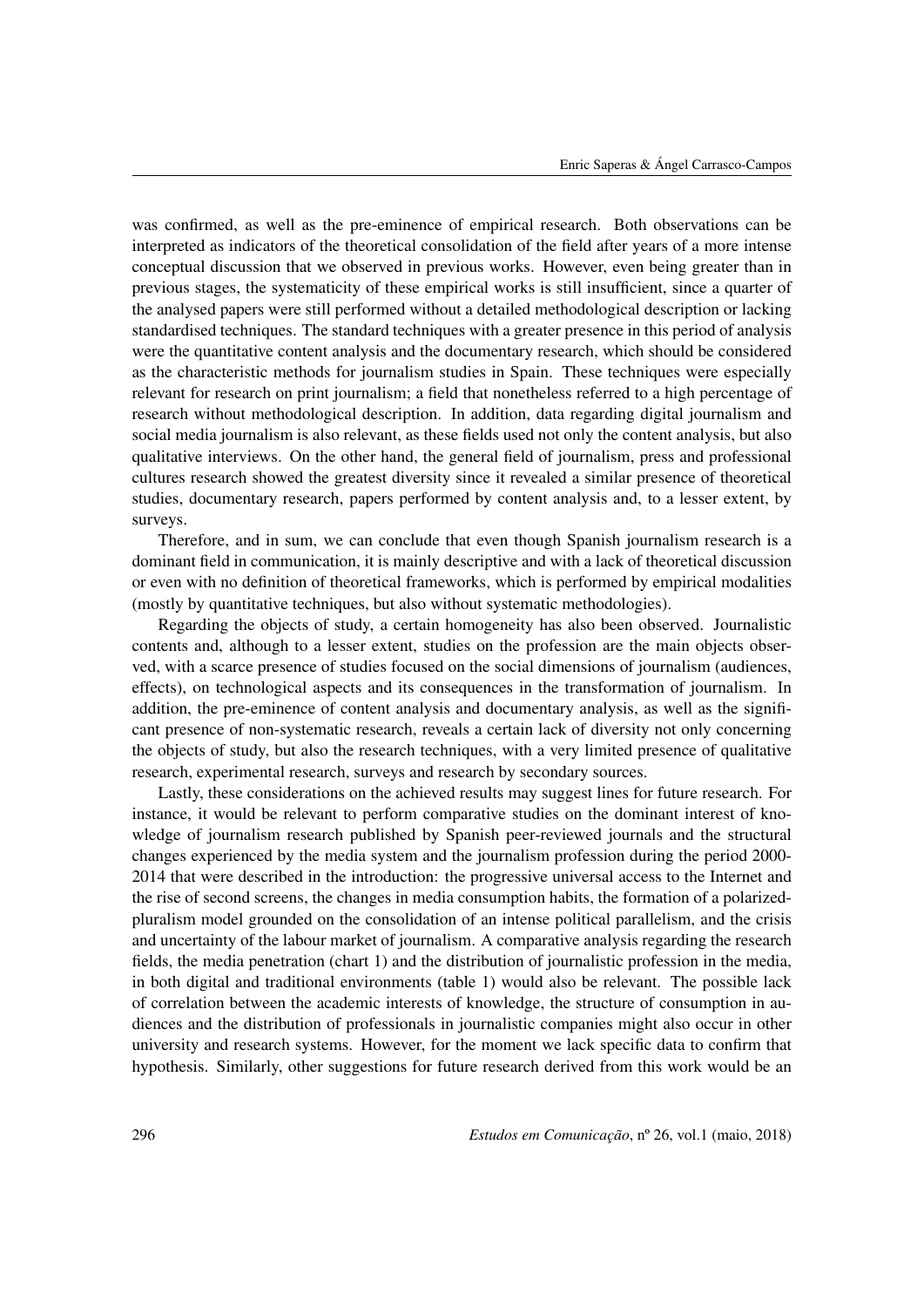Journalism research: a dominant field of communication research in Spain. A meta-research on Spanish...

in-depth analysis of the development and operationalisation tendencies of an emerging field such as journalism in digital environments, and the informative uses of smartphones and social media.

#### References

- AIMC (2014). *Estudio general de medios. Resumen general (febrero a noviembre de 2014)*. Madrid: AIMC. Retrieved from: [www.aimc.es/a1mc-c0nt3nt/uploads/2014/12/resumegm314.](http://www.aimc.es/a1mc-c0nt3nt/uploads/2014/12/resumegm314.pdf) [pdf](http://www.aimc.es/a1mc-c0nt3nt/uploads/2014/12/resumegm314.pdf)
- Baruh, L.; Secinti, E. & Cemalcilar, Z. (2017). Online privacy concerns and privacy management: a meta-analytical review. *Journal of Communcation*, *67*(1), 26-53.
- Borah, P. (2011). Conceptual issues in framing theory. A systematic examination of a decade's literature. *Journal of Communication*, *61*(2), 246-263.
- Calcutt, A. & Hammond, P. (2011). *Journalism studies. A critical introduction*. New York: Routledge.
- Carrasco-Campos, Á. & Saperas, E. (2014). Debate, confrontación y hegemonía en la disciplina de la comunicación. Nuevos tiempos para un paradigma dominante. *Revista Redes.com*, 10.
- Carrasco-Campos, Á. & Saperas, E. (2016). Cambio tecnológico, globalización neoliberal y hegemonías metodológicas en la investigación comunicativa internacional. Ámbitos. *Revista Internacional de Comunicación*, 32.
- Carrasco-Campos, Á.; Saperas, E. & Martínez-Nicolás, M. (2018). ¿Cómo investigamos la comunicación en España? Universidades públicas y privadas en las publicaciones científicas de comunicación españolas (1990-2014). *adComunica*, 15.
- Casero, A. (2012). El periodismo político en España: algunas características definitorias. In A. Casero (ed.), *Periodismo político en España: concepciones, tensiones y elecciones*. Tenerife: Sociedad Latina de Comunicación Social.
- Cooper, H.; Hedges, L. V. & Valentine, J. C. (2009). *The handbook of research synthesis and meta-analysis* (2nd ed.). New York: Russell Sage Foundation.
- Earp, B.D. & Trafimov, D. (2015). Replication, falsification and the crisis of confidence in social psychology. *Frontiers on Psychology*, *6*. doi:10.3389/fpsyg.2015.0062.
- De Bellis, N. (2009). *Bibliometrics and citation analysis: from the science citation index to cybermetrics*. Toronto: Scarecrow.
- Escribà-Sales, E. & Cortiña-Rovira, S. (2013). La internacionalización y las coautorías en las principales revistas científicas de comunicación en España. *Comunicar*, *41*.
- Everett J. A. C. & Earp, B. D. (2015). A tragedy of the (academic) commons: interpreting the replication crisis in psychology as a social dilemma for early-career researchers. *Frontiers on Psychology*, *6*. doi: 10.3389/fpsyg.2015.01152.
- FAPE (2014). *Informe anual de la profesión periodística, 2014*. Madrid: Asociación de la prensa de Madrid. Recuperado: [http://www.apmadrid.es/publicaciones/informe-anual-de-la](http://www.apmadrid.es/publicaciones/informe-anual-de-la-profesion)[profesion](http://www.apmadrid.es/publicaciones/informe-anual-de-la-profesion)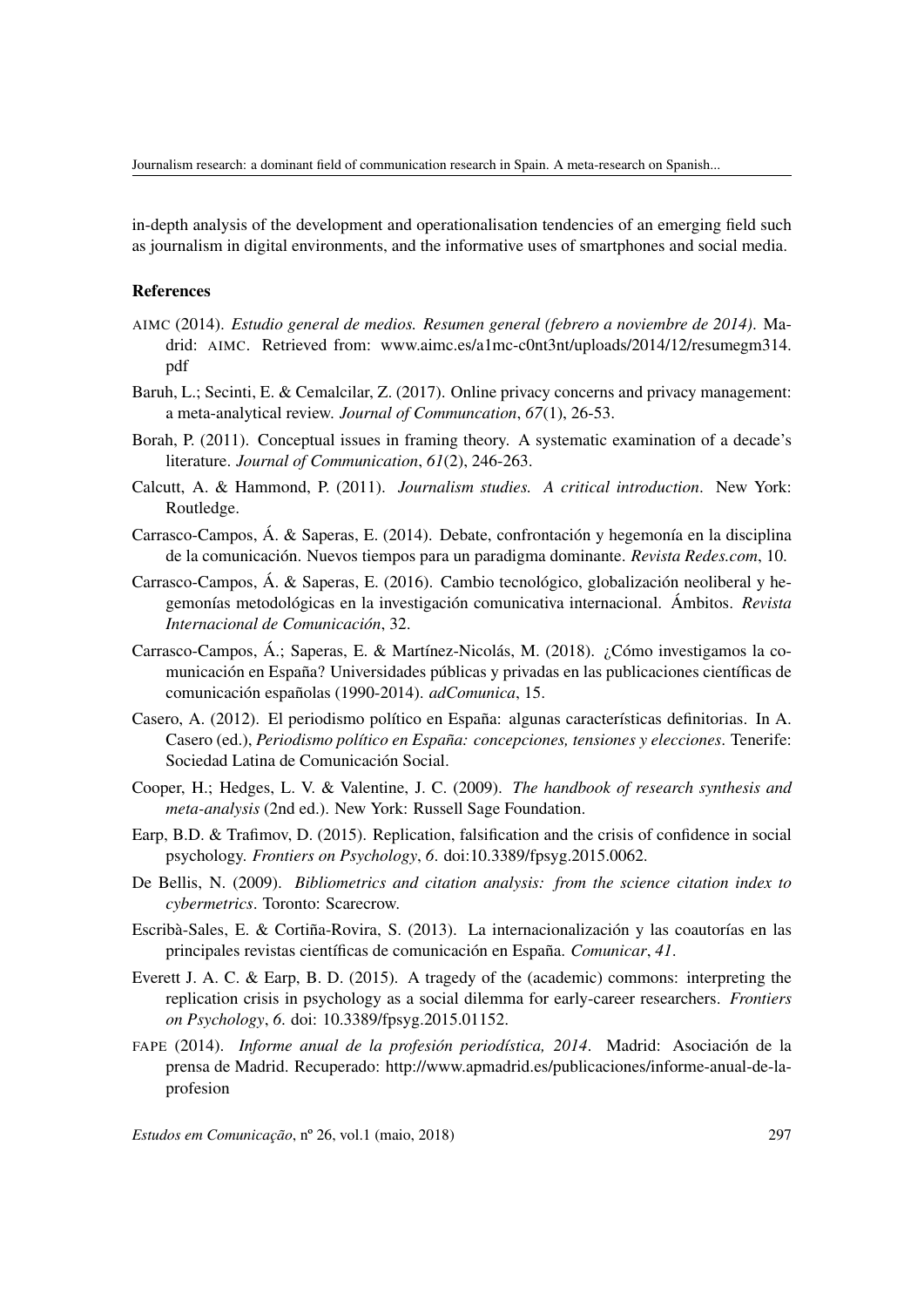- Fernández-Quijada, D.; Masip, P. & Bergillos, I. (2013). El precio de la internacionalidad: la dualidad en los patrones de publicación de los investigadores españoles en comunicación. *Revista española de documentación científica*, *36*(2).
- Frank, M. C. & Saxe, R. (2012). Teaching replication. *Perspectives on Psychological Science*, *7*(6).
- Franklin, B. (2010). Introduction to issue 4: the future of journalism. *Journalism Studies*, *11*(4).
- Fu, S. J. (2016). Leveraging Social Network Analysis for research on journalism in the information age. *Journal of Communication*, *66*(2), 299-313.
- Glass, G. V. (1976). Primary, secondary and meta-analysis of research. *Educational Research*, 3, 3-8.
- Glass, G. V. (1977). Integrating findings. The meta-analysis of research. *Review of Research in Education*, (5), 351-379.
- González, J. J. & Novo, A. (2011). The role of the media agenda in a context of political polarization. *Communication & Society*, *24*(2).
- Hallin, D. & Mancini, P. (2004). *Comparing media systems. Three models of media and politics*. Cambridge: Cambridge University Press.
- Hedges, L. V. & Olkin, I. (1985). *Statistical methods for meta-analysis*. Orlando (FL): Academic Press.
- Huang, Y. & Shen, G. (2016). Effects of cultural tailoring on persuasion in cancer communication. A meta-analysis. *Journal of Communication*, *66*(4), 694-715.
- Hunter, J. E. & Schmidt, F. L. (2004). *Methods of meta-analysis. Correcting error and bias in research findings*. Thousand Oaks (California): Sage.
- Ioannidis, J. P. A.; Fanelli, D.; Dunne, D. D. & Goodman, S. N. (2015). Meta-research: evaluation and improvement of research methods and practices. *PLoS Biol.*, *13*(10).
- Jones, D. E. (1998). Investigación sobre comunicación en España: evolución y prespectivas. *Revista Zer*, *3*(5).
- Kuang, K. & Wilson, S.R. (2017). A meta-analysis of uncertainty and information management in illness contexts. *Journal of Communication*, *67*(3): 378-401.
- López-Rabadán, P. & Casero, A. (2012). La evolución de la agenda mediática española (1980- 2010). Un análisis longitudinal de la portada de la prensa de referencia. *Revista Latina de Comunicación Social*, *67*.
- Martínez-Nicolás, M. (2006). Masa (en situación) crítica. La investigación sobre periodismo en España: comunidad científica e intereses de conocimient. *Anàlisi*, *33*.
- Martínez-Nicolás, M. (2009). La investigación sobre comunicación en España. Evolución histórica y retos actuales. *Revista Latina de Comunicación Social*, *64*.
- Martínez-Nicolás, M.; Humanes, M. L. & Saperas E. (2014). La mediatización de la política en el periodismo español. Análisis longitudinal de la información política en la prensa de referencia (1980-2010). *Trípodos*, 34.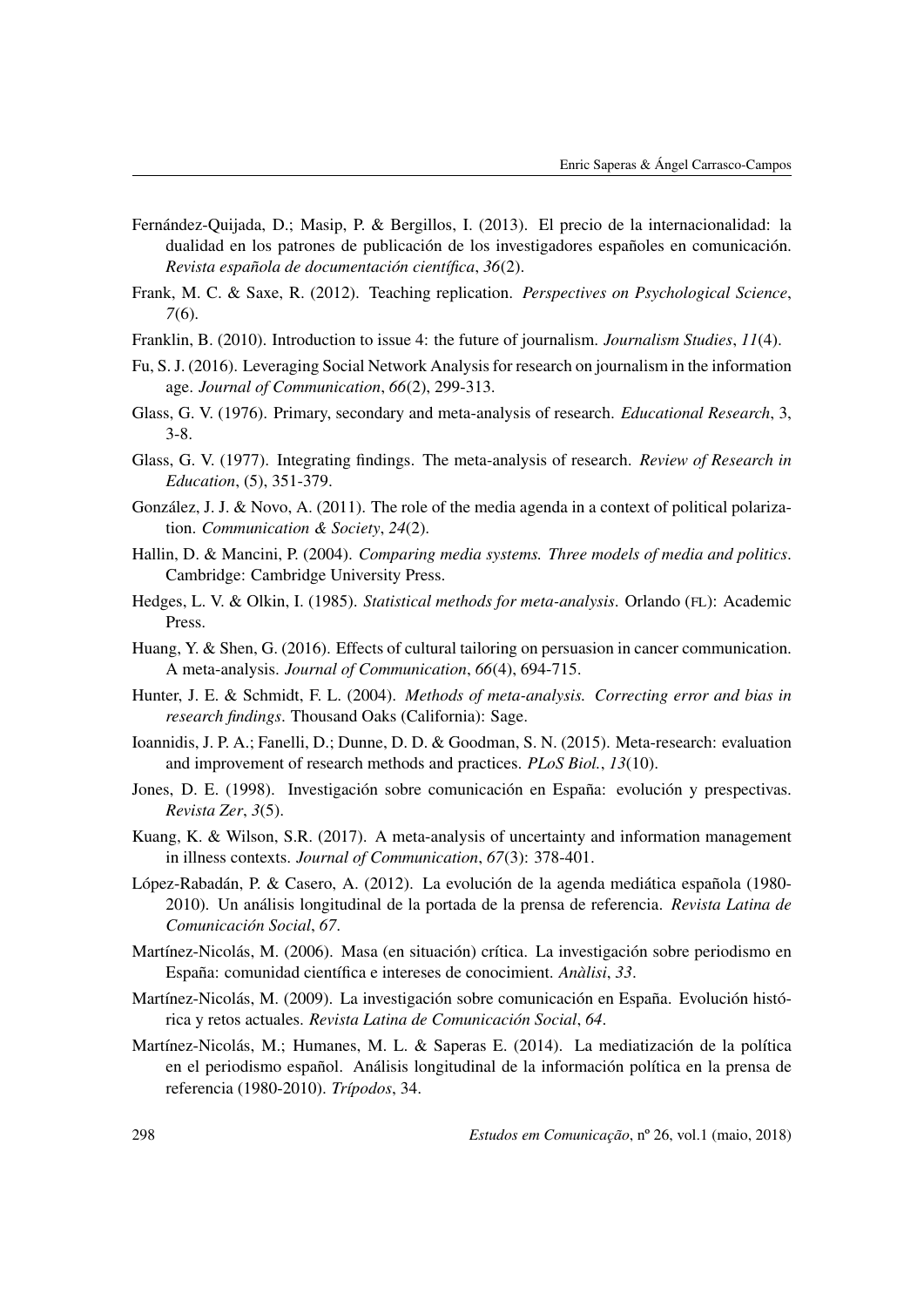Journalism research: a dominant field of communication research in Spain. A meta-research on Spanish...

- Martínez-Nicolás, M. & Saperas, E. (2011). La investigación sobre Comunicación en España (1998-2007). Análisis de los artículos publicados en revistas científicas. *Revista Latina de Comunicación Social*, 66.
- Martínez-Nicolás, M.; Saperas, E. & Carrasco-Campos, Á. (2016). Research focus and methods in Spanish Communication Studies. A longitudinal content analysis of five top Spanish journals. *6th European Communication Conference (ECREA)*. Prague, 9th-12th November.
- Martínez-Nicolás, M.; Saperas, E. & Carrasco-Campos, Á. (2017). Journalism studies in Spain. An analysis of the papers published in Spanish journals over the last 25 years. *Communication & Society*, *30*(4).
- Mellado, C.; Humanes, M. L. & Márquez-Ramírez, M. (2017). The influence of journalistic role performance on objective reporting: a comparative study of Chilean, Mexican, and Spanish news. *International Communication Gazette*, *79*(4).
- Ministerio de Economía y Competitividad. (2017). *Informe de situación de la economía española-2017*. Madrid: Publicaciones del Ministerio de Economía y Competitividad.
- Nielsen, R. K. (2017). What is journalism studies studying? [blog post: 2017, September 14th] rasmuskleisnielsen.net. Retrieved from: [https://rasmuskleisnielsen.net/2017/09/14/what-is](https://rasmuskleisnielsen.net/2017/09/14/what-is-journalism-studies-studying/)[journalism-studies-studying/](https://rasmuskleisnielsen.net/2017/09/14/what-is-journalism-studies-studying/)
- Ortega, F. (2003). Periodistas y políticos. Una simbiosis compleja. *Telos*, *54*.
- Potter, W. J. (2014). A critical analysis of cultivation theory. *Journal of Communication*, *64*(6), 1015-1036.
- Roelfs, D. J.; Shor, E.; Falzon, L.; Davidson, K. W. & Schwartz, J. E. (2013). Meta-analysis for sociology. A measure-driven approach. *Bulletin of Sociological Methodology*, *117*, 75-92.
- Saperas, E. (2016). Cuatro décadas de investigación comunicativa en España. Los procesos de institucionalización y profesionalización de la investigación (1971-2015). Disertaciones, 9(2).
- Saperas, E. & Carrasco-Campos, Á. (2015). The operationalization of the concept of framing in the Journal of Communication (2009-2013): objects of study, research techniques and theoretical construction. *Communication & Society*, *28*(4).
- Soriano, J. (2008). El efecto ANECA. *Actas y memoria final del Congreso internacional fundacional AE-IC*. Santiago de Compostela, 29 enero de 2008.
- Tai, Z. (2009). The structure of knowledge and dynamics of scholarly communication in agenda setting research, 1996–2005. *Journal of Communication*. *59*(3), 481-513.
- U Ranking (2018). U Ranking Universidades españolas, 2017. Retrieved from: [www.u-ranking.es](http://www.u-ranking.es/analisis.php) [/analisis.php](http://www.u-ranking.es/analisis.php)
- Van Dalen., A. (2012). The people behind the political headlines. A comparison of political journalists in Denmark, Germany, the United Kingdom and Spain. *The International Communication Gazette*, *74*(5).
- Van Dalen, A.; De Vreese, C. H. & Albæk, E. (2012). Different roles, different content? A four-country comparison of the role conceptions and reporting style of political journalists. *Journalism*, *13*(7).